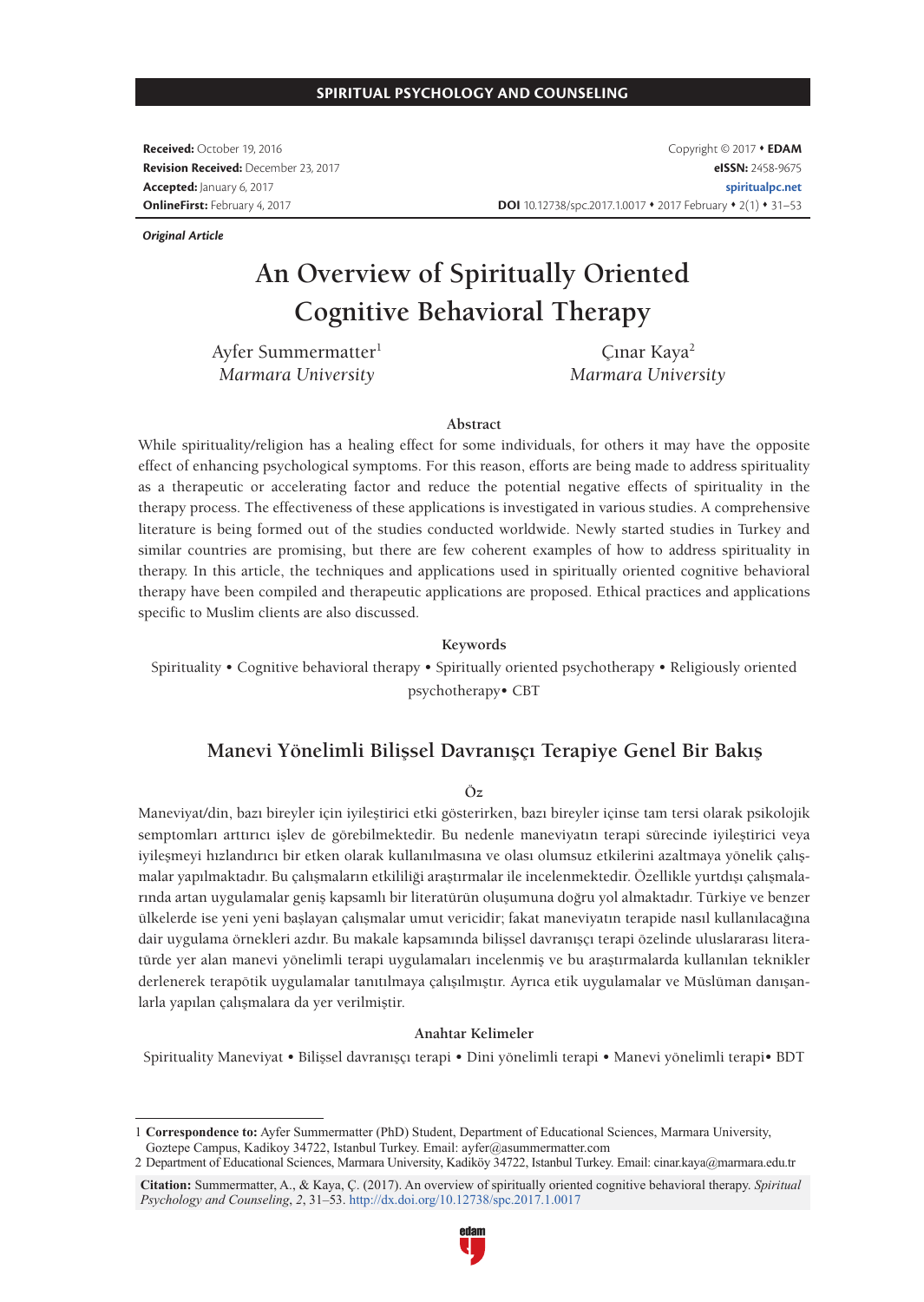Before proceeding to religiously/spiritually oriented cognitive behavioral therapy practices, it may be useful to examine the concepts of religion and spirituality. Knowing what these concepts mean to people, can provide a basic perspective to the therapist, aiming to address these phenomena in therapy sessions. From an examination of the literature, however, it is not so easy to define the concepts of religion and spirituality though these are part of our everyday life. Hill et al. (2000) describe religion as a belief system characterized by a general agreement on faith and worship in community and the existence of traditional actions. Muslim scholars regard religion as not only encompassing faith but also including moral, legal, and social rules that are to guide the worldly life (Harman, 1994). Another fundamental characteristic of religion is that it creates a social union among those who share the same belief and is born out in people who adopt the same forms of behavior. A religious person is a member of both the religious community and the society in which he lives so that he has to comply with the requirements of faith on the one hand and the rules of the community on the other (Polanski, 2003). The common points of all of these definitions is that the religion contains rules governing human life, organizes social life, and makes individuals into a community based on their beliefs. Do people develop systems of religious belief simply in order to create a community and feel safe? If we answer yes to this question, we may be describing religion only within the framework of norms and regulations. Yet, people refer to various positive feelings when describing their religious beliefs. These feelings, often called spirituality, elevate religion above the systems humans build for living together such as government, law, and economy. Spirituality is a phenomenon unique to human beings. This phenomenon is incorporated within religion for some individuals but not for others, either directly or through their application (Polanski, 2003). In this case, it is useful to look separately at definitions of spirituality. Spirituality is the desire to connect with and be close to the sacred. Spirituality leads to the experience of a natural intimacy containing curiosity and admiration. Although there is no agreed upon definition of spirituality, Worthinton & Aten  $(2009)$  suggests four types of spirituality:

- *i. Religious spirituality* is defined as feeling the sanctity and affinity that is defined by a particular religion. In many cases, it is based on the sense of feeling close to God or a higher power.
- *ii. Humanistic spirituality* is characterized by the feeling of commitment to humanity, being close to or caring for a larger group of people. Often it is reflected with love, devotion, and sacrifice.
- *iii. Nature spirituality* is defined as the feeling of being connected with the environment or nature, such as when a person witnesses a beautiful natural scene with awe and wonder.
- *iv. Cosmos spirituality* is characterized by a sense of connectedness with creation, such as when contemplating the boundaries of the cosmos.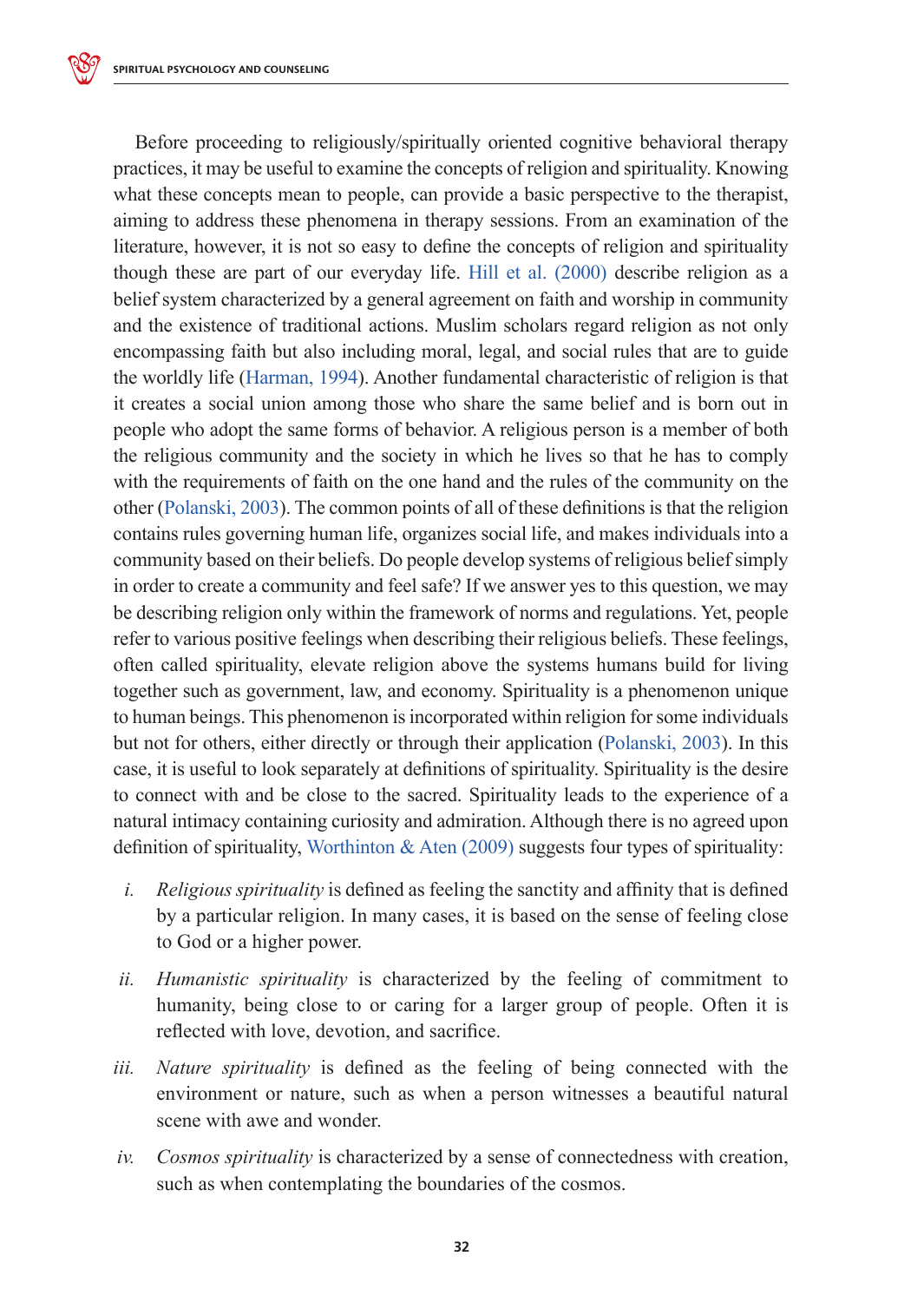As can be seen from all these definitions, spirituality can be understood as the thoughts, feelings, and behaviors of a person relating to the sacred. The establishment of a relationship with holiness may not always require a formal religion, but many people realize their spirituality through a religion. This condition, called religiosity, is identified with spiritual thoughts, feelings, and behaviors associated with a more formal organization defined as religion. For many, holiness, or the sacred, corresponds to God, which is defined as a great power. But, besides this, people continue to search for holiness within a larger context, with or without awareness, even when they may reject traditional religious identities, and this plays a critical role in the lives of these clients (Pargament, 2007; Pargaments & Saunders, 2007). There is a wide overlap between the concepts of religion and spirituality that should be remembered even if they are defined separately in order to facilitate the understanding of spirituality and religiosity (D'Souza & Rodrigo, 2004). Since spirituality can coexist with religion to a large measure, but can exist without religion as well, only the concept of spirituality will be used to cover both concepts instead of using them separately hereinafter.

## **Reasons for Addressing Spirituality in Cognitive Behavioral Therapy**

Gender, ethnic identity, age, family, friends, and social and cultural context influence the client's perspective on the world. Clients do not enter psychotherapy in isolation; rather, they bring with them more than just their own selves. At this point, it is especially important to emphasize spirituality. Modern life emphasizes spirituality as a subjective, inner, and private experience (Pargament, 2007). Yet, spiritual beliefs shape how individuals perceive events and the world, and thus their behavior. For example, individuals who grow up in cultures where spiritual goals are very strong may focus on whether they are living "the right life" that is nourished from spiritual sources rather than material ideals. Similarly, people may express behaviors unique to their own spiritual milieu, such as suicide as a form of self-sacrifice in India or Japan, which is difficult for an individual living in Western societies to understand (Sue & Sue, 2008).

New developments in research and psychology have changed our perspective on the human and human experience. One of these changes is the increasing recognition of the positive and negative effects of spirituality on a person's mental health and the testing of its functioning in the therapeutic processes. Religion is beginning to become a key to therapy for some clients rather than an excluded process. In recent years, many books on the use of spirituality in clinical practice and therapy processes have been published. Spiritual practices are integrated into secular approaches, such as the cognitive behavioral approach and the humanistic approach, along with spirituality-oriented approaches, like pastoral counseling, and transpersonal therapy, and the effectiveness of these applications is being tested (Sperry & Shafranske, 2007). This literature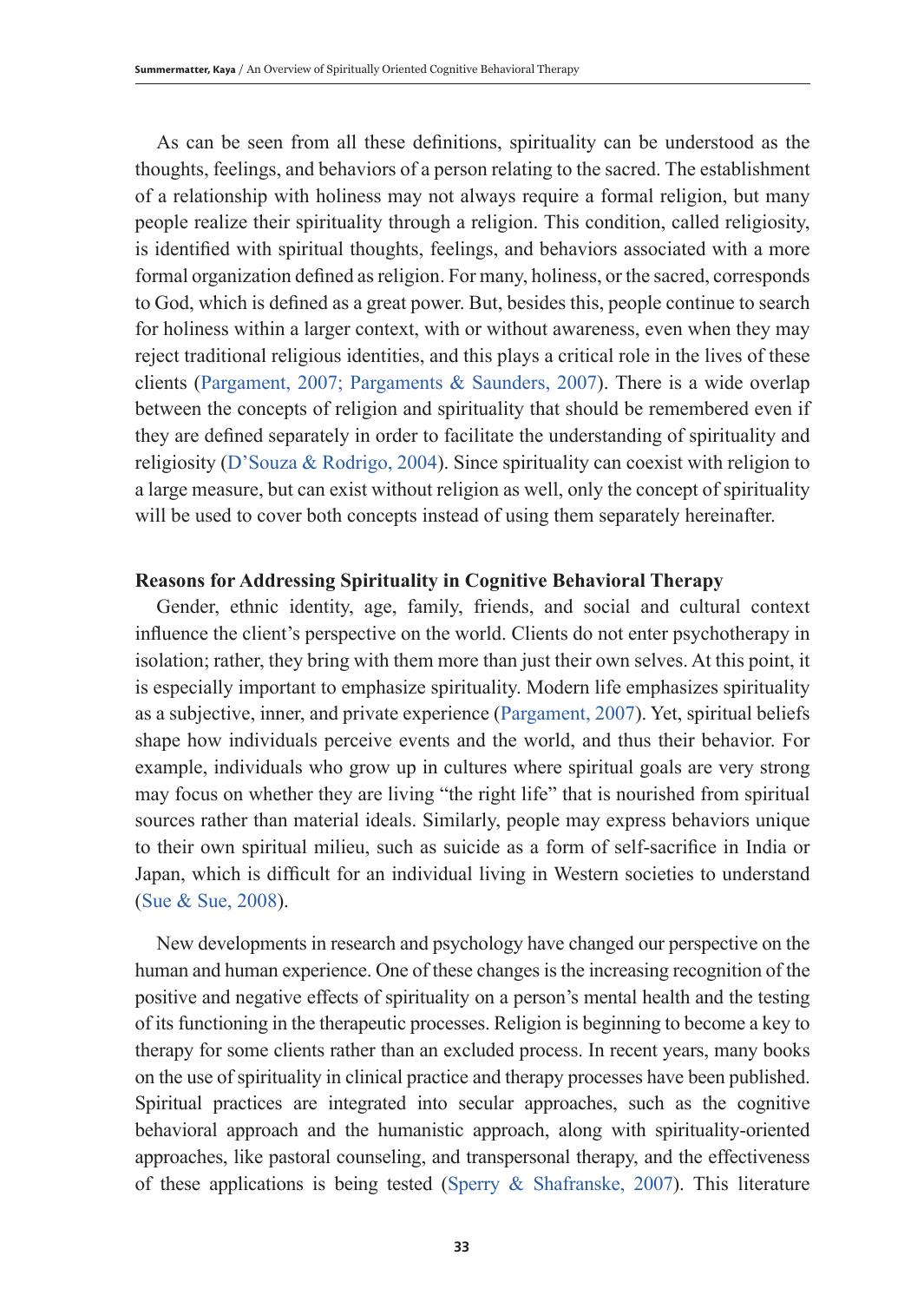reveals that spirituality has an important place in the mental health of a person, and that its use in therapy has positive results. For example, Rosmarin, Auerbach, Bigda-Peyton, Björgvinsson, and Levendusky (2011) in their research on a Jewish and Christian sample found out that as the level of trust in God increased, tolerance of anxiety, uncertainty, and ambiguity increased, and vice versa. In addition, researchers have found that in groups with low trust in a deity or God, interventions aimed at raising this trust increase tolerance levels for uncertainty and anxiety. Rosmarin et al. (2011), in another study, found that for almost all of the cases in which spiritual thoughts related to the symptoms of the clients were investigated, spirituality is seen as a protective resource, including as a coping mechanism against negative stress, and as symptoms worsen, behavioral and cognitive distancing from beliefs is also seen. Likewise, several studies have shown that spiritual thoughts and behaviors of clients may have supportive effects for solving their problems though sometimes they may have a worsening effect on existing problems or be the very cause of the problems (Braam, Klinkenberg, Galenkamp, & Deeg, 2012; Cole & Pargament, 1999; Pargament, Zinnbauer, Scott, Butter, Zerowin, & Stanik, 1998; Snodgrass, 2009; Weber & Cummings, 2003).

Religious thoughts and behaviors have important roles in both relieving psychopathological symptoms and contributing to them in not only Christian or Jewish populations but also in religious Muslims. In some clinical trials on religious Muslim clients, clinical recovery has shown to be accelerated by the addition of religious-oriented psychotherapy techniques to secular treatments (Vasegh, 2009). Azhar, Varma, and Dhorap (1994) and Razali, Aminah, and Khan (2002) have shown that the use of standard cognitive behavioral therapy and spiritual techniques together accelerate the improvement of religious Muslim counselors who have been diagnosed with generalized anxiety disorder. Similarly, Azhar, and Varma (1995) found that clients who suffered losses and received religious-oriented psychotherapy recovered faster than the control group receiving only standard psychotherapy. When all these studies are examined, it is seen that spirituality is related to all aspects and expressions of human behaviors in positive and negative senses and emotions and experiences; further, it has two important effects in terms of clinical applications. First, spirituality is a potential resource for solving people's problems, and second, spirituality can be the source of the problem.

Feeling anger at God, clashing with the congregation or the class of the priesthood, spiritual dilemmas, confusion, and guilt are risk factors that negatively affect physical and mental health (Paloutzian & Park, 2005; Pargament & Saunders, 2007). The forgiveness of God, the conviction that everyone can commit sins, that people are not perfect, and that God is always with them, on the other hand, can also give strength and flexibility to the person (Vasegh, 2009).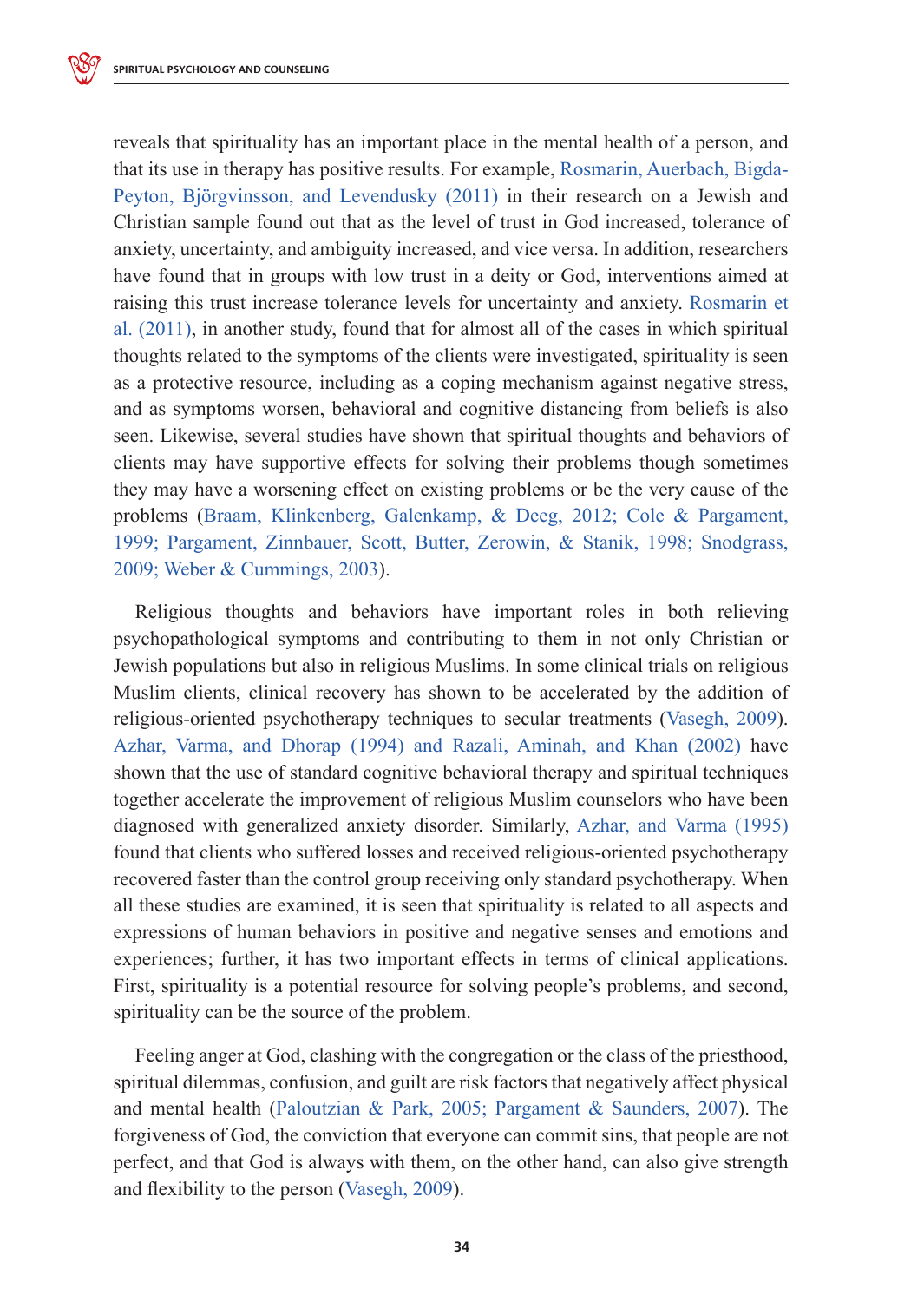A spiritually oriented cognitive behavioral psychotherapy approach assumes that the problems that the client brings in and the solutions to these problems are best understood as embedded in the larger social and cultural context, which includes spiritual beliefs. Pargament (2007) has classified the therapeutic use of spirituality as originating from the client, the therapist or the process. The reasons for using spiritually oriented therapy based on the needs of the client are:

- i. If the client has strong spirituality, they cannot leave it out of the session.
- ii. Problems related to spirituality can cause psychological problems.
- iii. Psychological problems can cause spiritual problems.
- iv. Spirituality can be a good resource for solving problems.
- v. Spirituality can be a source of resistance to solving the problem.

The greater social, cultural, and/or religious context of the client can bring her to therapy. Reasons for addressing spirituality due to therapist needs are:

- i. The therapist cannot exclude his spiritual beliefs from the session.
- ii. Involving spirituality in sessions depends on the therapist's professionalism in spiritually oriented therapy.
- iii. Spiritually oriented psychotherapy requires the therapist's literacy and competence. This includes spiritual knowledge, openness, tolerance, selfawareness, and authenticity.

The reasons for adopting spiritually oriented psychotherapy to enrich the process are:

- i. Psychotherapy has a spiritual dimension.
- ii. The spiritual point of view of the therapist and the client affects the therapy.
- iii. Psychological and spiritual changes take place together even when sacredness is not a direct focus point.
- iv. Techniques are enriched by explicitly focusing any therapeutic method on a dimension of spirituality.
- v. Addressing spirituality may enable new perspectives on and solutions to psychological problems.

# **Basic Concepts of Cognitive Behavioral Therapy and the Use of Spiritual Techniques**

When spiritually oriented cognitive behavioral therapy practices are addressed, it appears that spiritual practices are integrated into the standard therapy approach.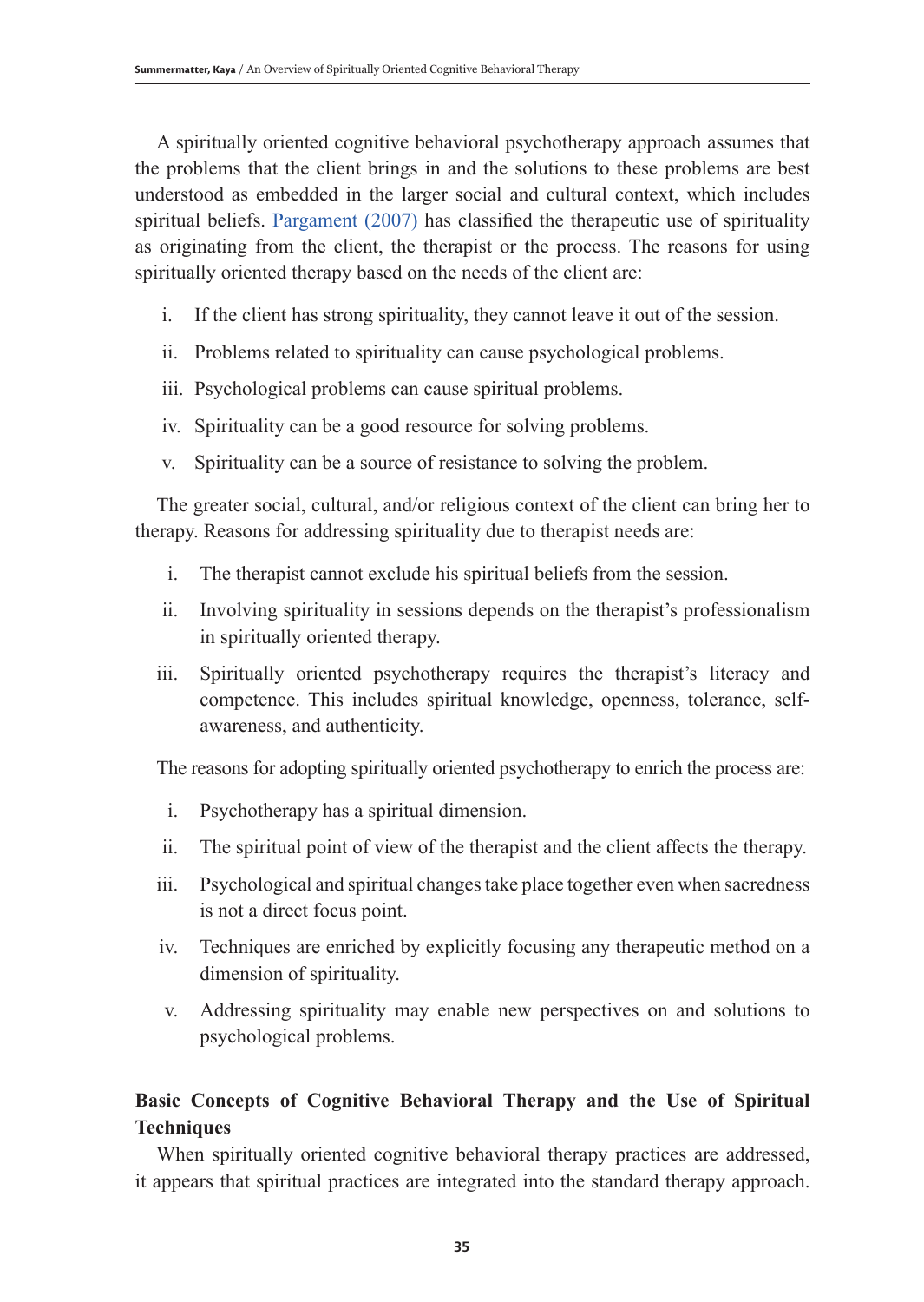For this reason, it may be useful to take a look at the general concepts of cognitive behavioral therapy (CBT). CBT is an active, time-limited, current-time-oriented, structured approach that is based on cooperation between the client and the therapist, intervenes in consciousness, and is used in the treatment of psychological disorders such as depression, anxiety, phobias, and pain (Beck, 2005; Beck, Rush, Shaw, & Emery, 1979; Corey, 2013). In this approach, it is assumed that the basis of the psychological problems is the inaccurate functioning of the cognitive processes. The main focus is on bringing about change in the cognitive processes for attaining the desired changes in behavior and affection, and the client's responsibility to take an active role in the therapy process is emphasized. The therapist uses various cognitive behavioral techniques to generate change, and the client is provided means to test this cognitive change (Corey, 2008). According to this approach, the cognition of the person flowing through the verbal or image forms is the basis of his perceptions and attitudes and is formed by previous experiences. The structures that constitute these basic perceptions are called "schemas" or "core beliefs." For example, a dominant schema such as "I have to do everything perfectly, or I am a failure" can be effective in creating goals and interpreting experiences (Beck et al., 1979, p. 3; DeRubeis, Webb, Tang, & Beck, 2010). CBT does not claim that the clients create their emotional problems only in their heads. According to CBT, some people may get worse in response to adverse events, for example, in the case of a theft, as thoughts and beliefs may detract from the ability to cope constructively. For example, the individual may not feel safe at home despite numerous security measures (Neenan & Dryden, 2015). The most fundamental therapeutic activity in CBT is the evaluation of these cognitions that are incompatible and not helpful to the client. After the client becomes able to identify ideas or images associated with negative emotions, she systematically examines the validity of her ideas, develops alternative perspectives, and tests them behaviorally (Wenzel, Brown, & Beck, 2009, p.104).

The therapist tries to create cognitive change in the client by experimenting with every possible way to provide a lasting change in the client's feelings and behavior (Beck, 2001). However, the important point to be considered here is that clients come to psychotherapy not because they do not think rationally but because their feelings, behaviors, and social relations cause distress. For this reason, two basic points should not be omitted. First, thoughts and feelings are separate entities; and thoughts affect feelings and behavior. Second, therapists do not discuss feelings, but only discuss the thoughts that lead to these feelings (Leahy, 2008). Beck (2005) briefly outlined the goals of cognitive therapy as: (1) to know what they think, (2) to determine which ideas are distorted, (3) to search for arguments and evidence for questioning reality, (4) to bring forth possible alternatives to the wrong judgments, and (5) to receive feedback to inform oneself on whether the changes are correct or not.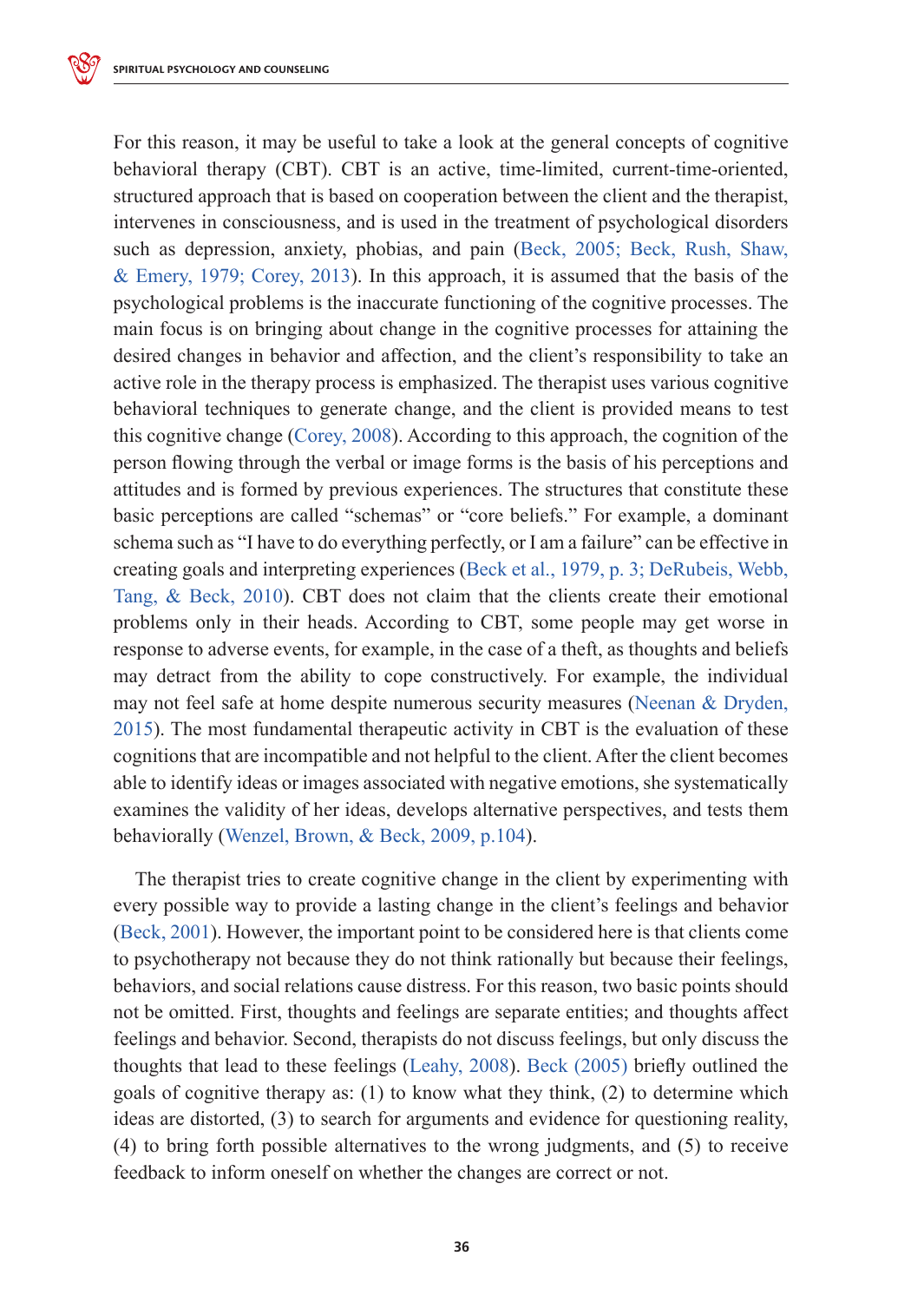Although this cognitive model states that the mechanism underlying all psychological disorders is the client's dysfunctional thoughts that affect the mental state and behavior (Beck, 2001), Leahy (2004) emphasizes that experienced cognitive therapists should not approach each client with the same solution. According to him, the therapist should make a subjective conceptualization for each case, taking into account the cognitive schemes regarding the client's particular situation, coping styles, and social reality. As mentioned above, the client is applying for therapy because of deteriorations in his daily life. In this sense, it can be important to consider the social structure and spiritual beliefs that the client has. It should not be forgotten that some of the client's problems may be based on these spiritual beliefs, or that his spiritual life can support him in overcoming difficulties. Thus, religious beliefs can be central for the therapist in choosing the treatment of religious clients (Azhar, Varma, & Dharop, 1994).

Some research shows that the use of spirituality in therapy can help religious clients. Barrera, Zeno, Bush, Barber, and Stanley (2012) state that spiritual beliefs and practices, together with a supportive environment, may improve coping with stressful life events and help depressed people find hope and meaning. But what should be noted here is that these beliefs should not make people feel guilty, though some cultures or religious beliefs can have high standards of behavior. The fear of making mistakes with regard to these high standards can cause a person's courage to break and bring on feelings of guilt. For this reason, it should be carefully examined whether spiritual factors increase or decrease depression. The therapist must determine whether the spiritual resources are an obligation or a source of "nutrition" for the client.

Spiritually oriented CBT follows the same process defined for secular CBT except that it uses religious beliefs and worship to encourage the client to change his or her mind and behavior (D'Souza & Rodrigo, 2004; Koening, 2012; Tan & Johnson, 2007). Standard CBT practice is performed at each session of a spiritually oriented CBT application, and prayer and sacred practices are integrated only when it is believed to be appropriate and helpful for the client. For example, the client may need to discuss feelings of guilt or punishment for their sins, the existence of religious suspicions, or the emotional and cognitive aspects of their beliefs. In this sense, in order to review the client's false or distorted thinking, all religious sources, such as sacred books and religious leaders, can be used as resources for therapy (Tan, 2007).

Tan (1996) proposes two models for the integration between spirituality and psychology: explicit (overt) and implicit (covert; as cited in Tan & Johnson, 2007). In the implicit orientation, issues related to religion or spirituality are not discussed directly and are not systematically included in the process. Rather, their integration is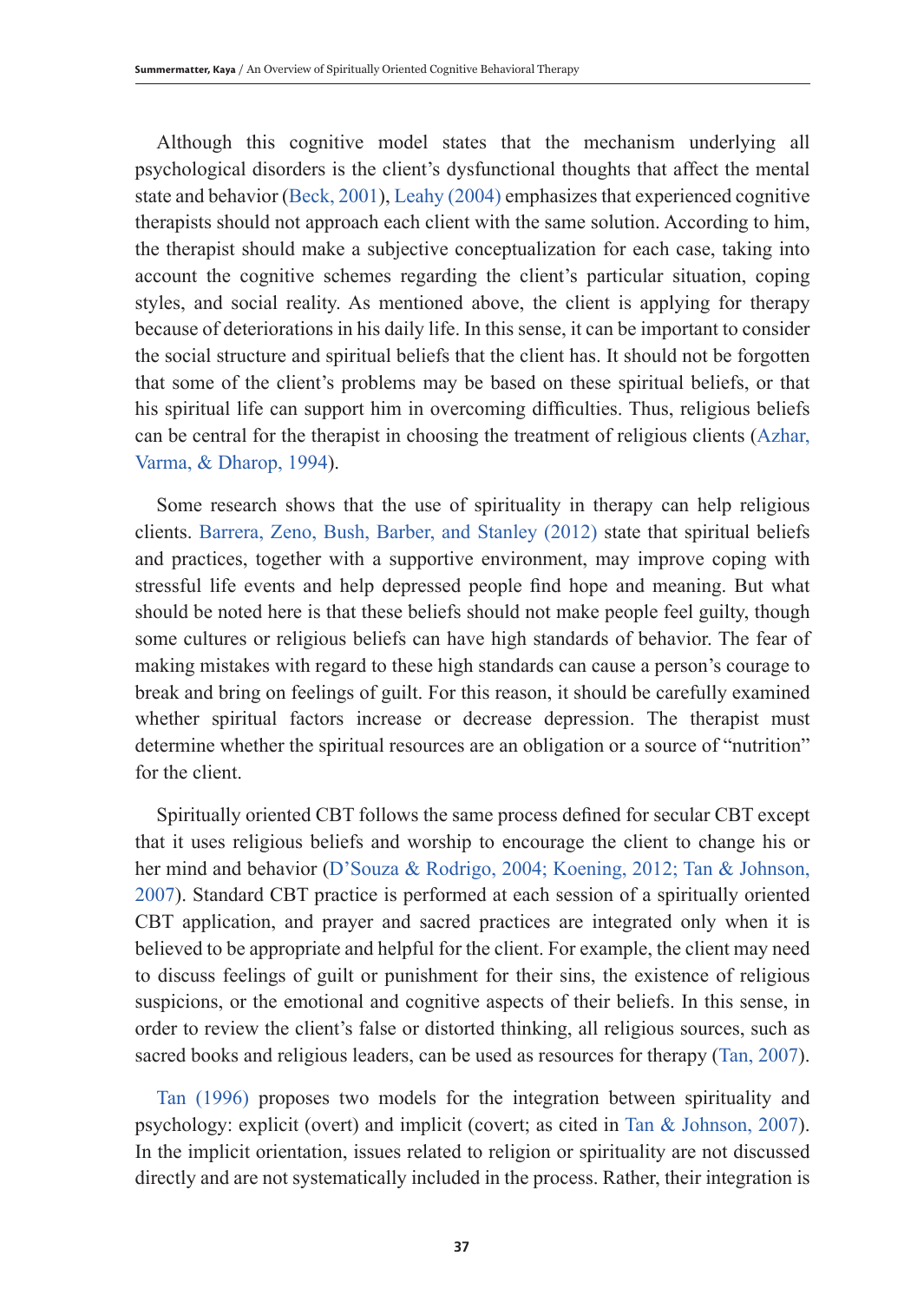covert and indirect. In the explicit orientation, issues related to religion or spirituality are handled more directly and systematically; and religious resources such as praying, reading sacred books and religious texts, religious experiences, going to places of worship, or joining in congregational worship can be used directly. The choice of which of these models to follow depends on the client's attitude and the therapist's knowledge and experience. For this reason, there are two questions that must be answered before using religious techniques in therapy. First, is religion an important source of conflict as part of the client's problems? For example, if feelings of guilt regarding a religious issue play an important role in the client's anxiety or depression, it may be useful for the therapist to dedicate time to help the client resolve these feelings. If the problem is a specific phobia, on the other hand, religious techniques are likely to be less helpful for the client (Vasegh, 2009).

The second and more important question is what is the significance of a religious/ spiritual technique for the client? For example, if a Muslim client has a negative attitude towards using religious scriptures or praying at counseling sessions, trying to use spiritually-oriented techniques during counseling can lead to resistance and negative emotions. In the same client, for example, techniques that can connect the client with God such as praying secretly and alone or reading the Qur'an can be more effective. In order to decide which methods to use in counseling, it would be helpful to hear the client's religious story and to gather information about the attitudes towards the use of these techniques in therapy in the first session (Vasegh, 2009). For this reason, in the first session of therapy, it is necessary to discuss these issues with the client before using techniques such as prayer and religious reading.

This interview in the first session should include the client's story, the problem list, and the list of goals that s/he wants to accomplish, just as in the practice of secular CBT, along with spiritual issues such as the client's spiritual background, denominational status, and whether there are any drawbacks to using practices such as prayer and religious reading in therapy. Tan (2007) noted that the first interview in which all of this content is obtained could last about two hours. If the client responds positively and confirms that s/he is informed (this can be done either verbally or in writing), then religiously/spiritually oriented CBT can be used.

### **Examples of Spiritually Oriented CBT Practices**

CBT is a powerful approach in the treatment of religious clients who come with spiritual/religious problems because of its characteristics. The first of these features is the focus of CBT on the evaluation of people and the basis of their thinking. It is easy for highly religious and traditional clients to use a thought-oriented language and to share their assumptions about the combination of behavior and emotions. Second, CBT's emphasis on homework and learning does not seem foreign to many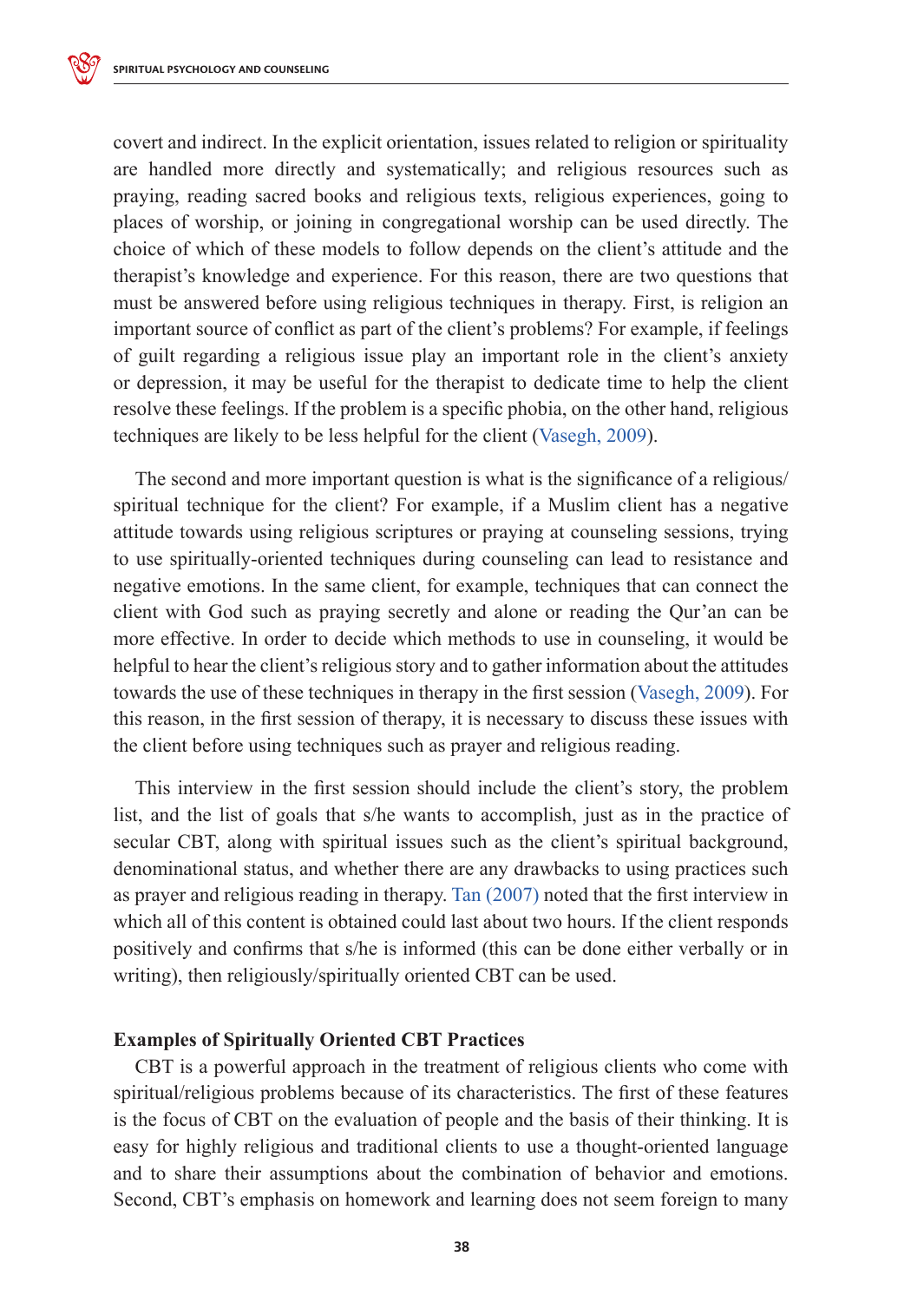religious people who engage in religious activities (such as praying) and reading the sacred texts. Finally, religious people should be able to understand that they must work hard to achieve the change in attitudes and behaviors that CBT offers, given that, in the major traditional religions, stories and doctrines emphasize changes in thinking, attitudes, or behavior achieved through significant pain and suffering (Tan & Johnson, 2007).

In fieldwork studies, it is seen that spiritually oriented CBT is not limited solely to individual sessions. For example, in Wong-McDonald's (2007) study, spiritually oriented CBT was applied to clients involved in psychosocial interventions with serious psychiatric difficulties, through such methods as praying, talking about God's forgiveness and love, and listening to religious music, while classical CBT was used for a control group. According to the results of the study, the clients who received spiritually oriented CBT attained therapy goals at significantly higher levels and had higher levels of well being during the three-year follow-up period. In another study, individual interviews were planned as modules (Barrera, Zeno, Bush, Barber, & Stanley, 2012). Cognitive behavioral therapy was also applied in modules with twelve 40-minute sessions of therapy. In the first three sessions of this practice, the main components were informing about the structure and formation of anxiety through the use of awareness, motivational speaking, values assessment, deep breathing techniques, and relaxation techniques. In the following sessions, the client had the option to proceed with spiritually oriented psychotherapy. For the remaining eight sessions for these clients, modules with spiritually oriented techniques were selected with the therapist. Techniques such as behavioral activation, confrontation of anxiety, forgiveness of self and/or others, sleep regulation, problem-solving, deep muscle relaxation, and cognitive restructuring are applied by integrating spiritual practices in these selectable modules. Every week, telephone interviews are held to evaluate how the exercises and the homework are going. During the last CBT session, the skills are reassessed, and in the following weeks, the general progress of the counselor is assessed by telephone and follow-up interviews.

Good (2010) structured a religiously oriented CBT application for depression treatment consisting of 12 sessions. Spirituality and religious beliefs are integrated into the techniques of classical CBT for the treatment of depression, which include reward and activity planning, the discovery of the link between automatic thought and emotion and behavior, guided discovery and Socratic questioning, identifying cognitive distortions, relaxation, evidence analysis, and creating alternative thinking (Beck, 2005; Beck et al., 1979; DeRubeis et al., 2010). These spiritual techniques included Christianity-based meditation, using hymn chants, reciting a prayer that is prepared in line with the needs of the client and designated as homework at the end of each session, being present in depression, revising beliefs about God and spirituality, as well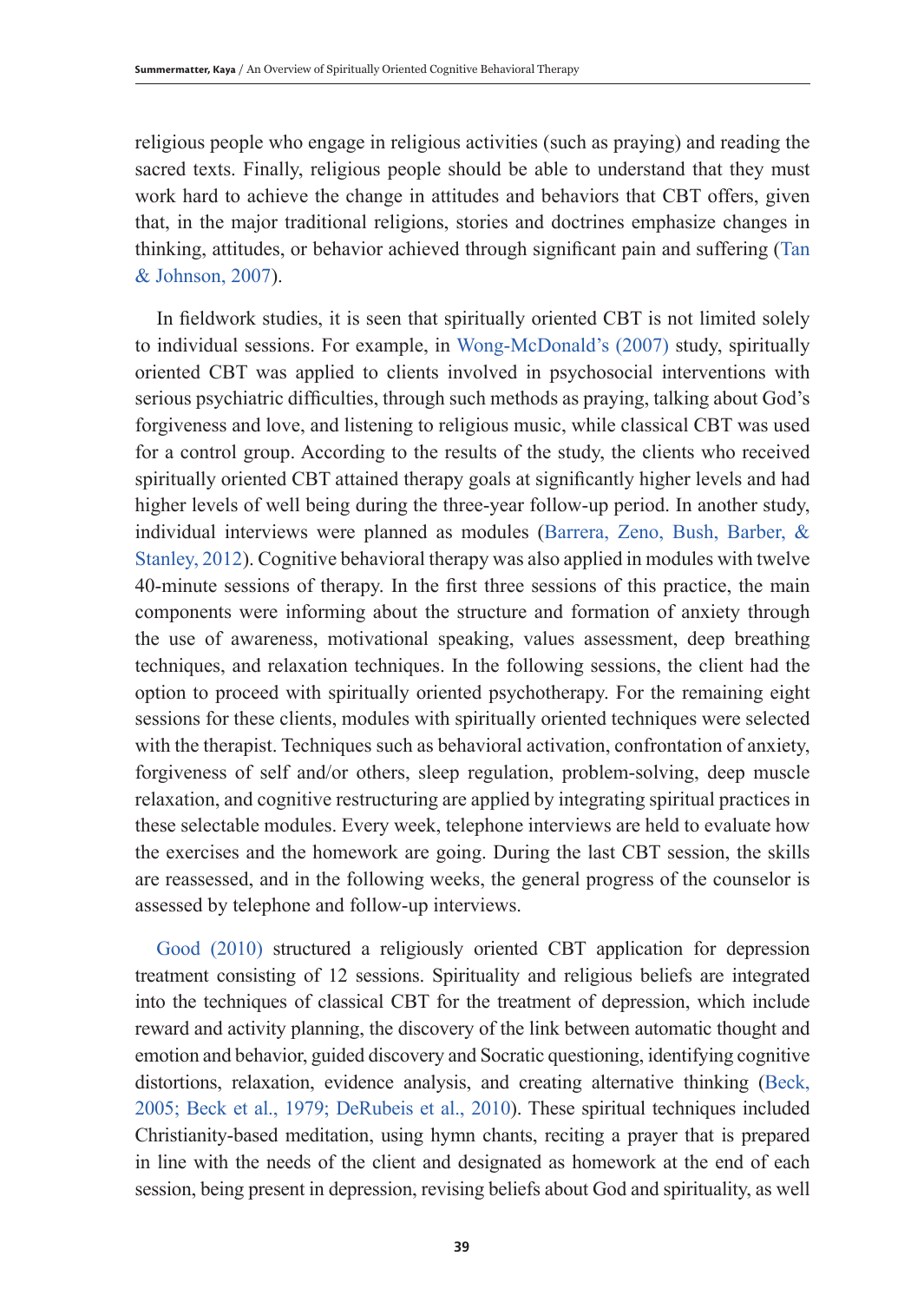as the negative triad of self, others, and the future that typically exists in depression, talking about the positive effect of faith in treatment, determining spiritual coping strategies, working on the pain, and discovering barriers to forgiveness, using spiritual resources and stories to organize cognitive distortions, working on verses about God's forgiveness, discussing unconfessed sins, and using resources for spiritual purification.

# **Techniques Used in Spiritually Oriented CBT**

When studies on spiritually oriented CBT are reviewed, it appears that the methods of classical CBT are the basis of therapy. Spiritually oriented techniques are integrated into these classical techniques, taking into account the needs and symptoms of the client. In the studies examined, the spiritual methods are generally as follows (D'Souza & Rodrigo, 2004; Good, 2010; Rosmarin et al., 2011; Tan & Johnson, 2007):

- i. Discussing dysfunctional, disturbing and self-destructive thoughts through religious texts and recording thoughts and behaviors.
- ii. Reading religious texts, praying or using religious images to reduce anxiety and to make the client feel better, either during counseling sessions or as a complement to cognitive homework assignments.
- iii. Redefining cognitive beliefs through spiritual beliefs and trying to change the client's perspective with arguments such as "we are never alone; nothing is impossible; life is a test; we can only control the process, not the end; nothing is permanent."
- iv. Helping clients to recognize their gratitude and to remember their blessings.
- v. Following religious rituals such as praying and religious meditation with recordings or diary keeping and evaluating their effectiveness.
- vi. Use of religious music.

In spiritually oriented CBT practice, reading religious books and praying for relief can help religious clients by reducing anxiety. Meditation can also be used as a successful technique in relieving clients. Praying is a different form of meditation. For this reason, it can be structured as a natural part of therapy (Azhar et al., 1994). A therapist may suggest ways for a client to calm himself and make himself feel safe before going to bed, such as praying, meditation, short spiritual readings, imagining, or listening to calming spiritual music if it is appropriate for the particular client (Barrera et al., 2012).

**Spiritually oriented relaxation techniques.** In deep muscle relaxation exercise, the therapist wants the client to focus on a spiritual image or word. During a relaxation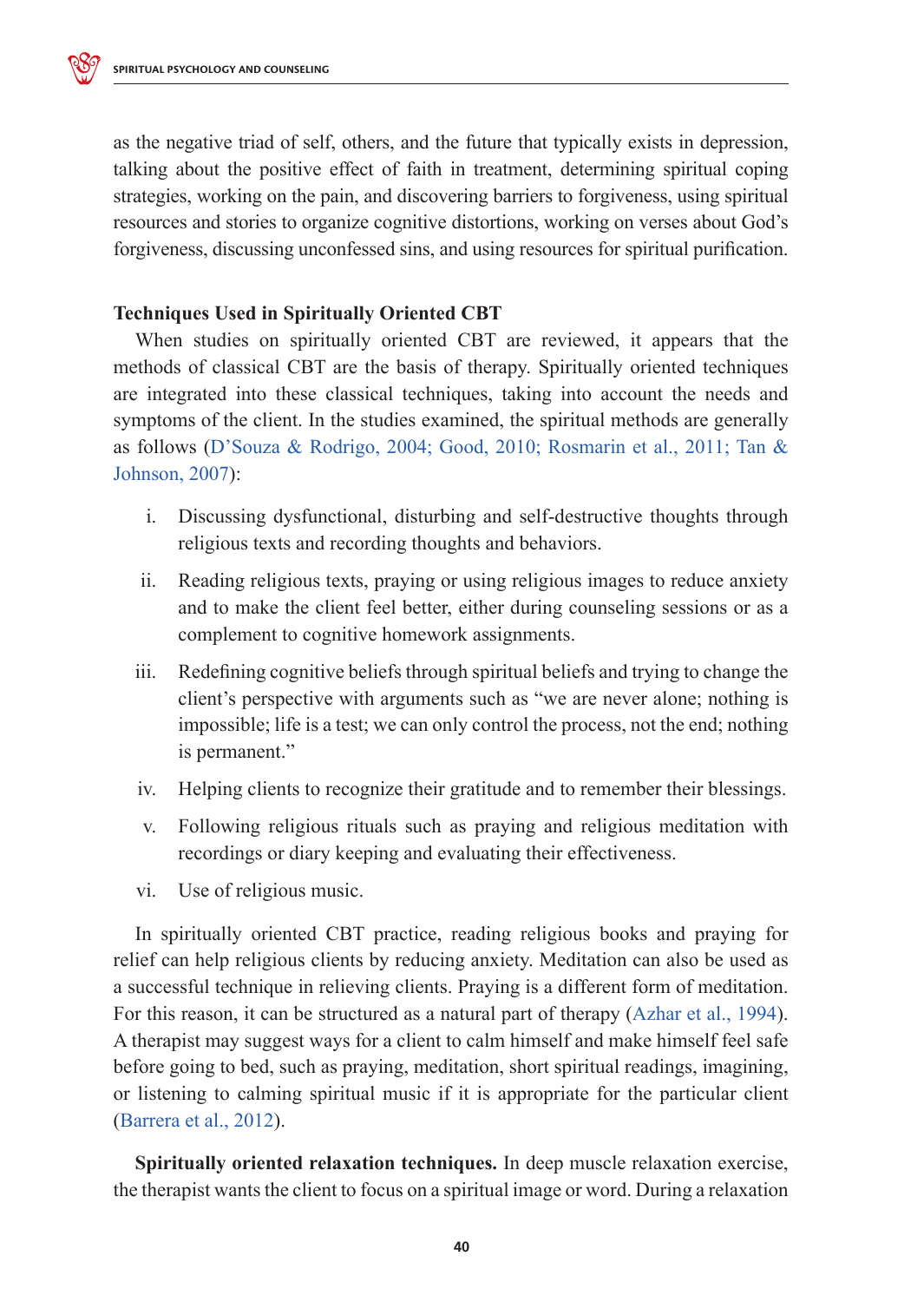exercise, the therapist can ask the client whether the spiritual things he imagines make him feel peaceful. The client then chooses the spiritual word or image that calms him down most effectively (Barrera et al., 2012). Wachholtz and Pargament (2008) found that, among the different forms of meditation, spiritually oriented meditation was more effective than other meditation techniques in reducing negative moods and anxiety levels, bringing about more intense spiritual emotions, and better coping with migraine attacks in patients with migraine problems. The meditation process also involves stopping negative thoughts and distracting attention from anxious thoughts. The clients can relax themselves by taking deep breaths while reading the holy books or focusing on their preferred spiritual word or image (Barrera et al., 2012).

**Developing acceptance and gratitude skills.** The therapist may suggest to the client that keeping certain spiritual thoughts in mind, such as "I am not alone," "A greater power will help me cope with my problems," "Only God can know what will happen in the future," can help him/her. The client may adopt these thoughts as suggested by the therapist or may create alternative ones for himself (Barrera et al., 2012). Spiritual resources can help a person who is buried in such processes as identification, relationships, and finding meaning in situations like cancer, where people get closer to death, which leads to the emergence of existential worries. In such cases, the methods to be applied should ensure that the client focuses on one of two aspects of control over life. The first is to focus on things that are under the control of the individual, and the second is to focus on things that are beyond control. Such an intervention would look like this: the therapist draws two circles on a paper, one representing "under my control" and the other representing "under God's control." Then the client is asked to write his concerns and problems in the appropriate two places. What the client writes is afterwards elaborated and discussed in the session. If the client has inappropriate placements, it is decided where the appropriate place is. As a final step, how the client can cope with the problems he places in the area controlled by God in alignment with his faith is discussed. This exercise can also be applied in groups (Rosmarin et al., 2011).

Rosmarin et al. (2011) developed a religiously oriented CBT application aimed to help the client become able to identify things to be grateful for and to think about things that are very valuable in the client's life, such as feelings, the health and ability of the physical body, or family members, especially children. Then the client is given a few seconds to think on these. After this time of thinking, the therapist says, "Imagine that what you value very much is not in your life, though it may not be very pleasant for you," and the client is given time to think again. Finally, the client is given the opportunity to consider what they have with fresh eyes as follows: "Now imagine that all this is a gift given to you and that all these gifts are made to make you feel happier and lead a better life."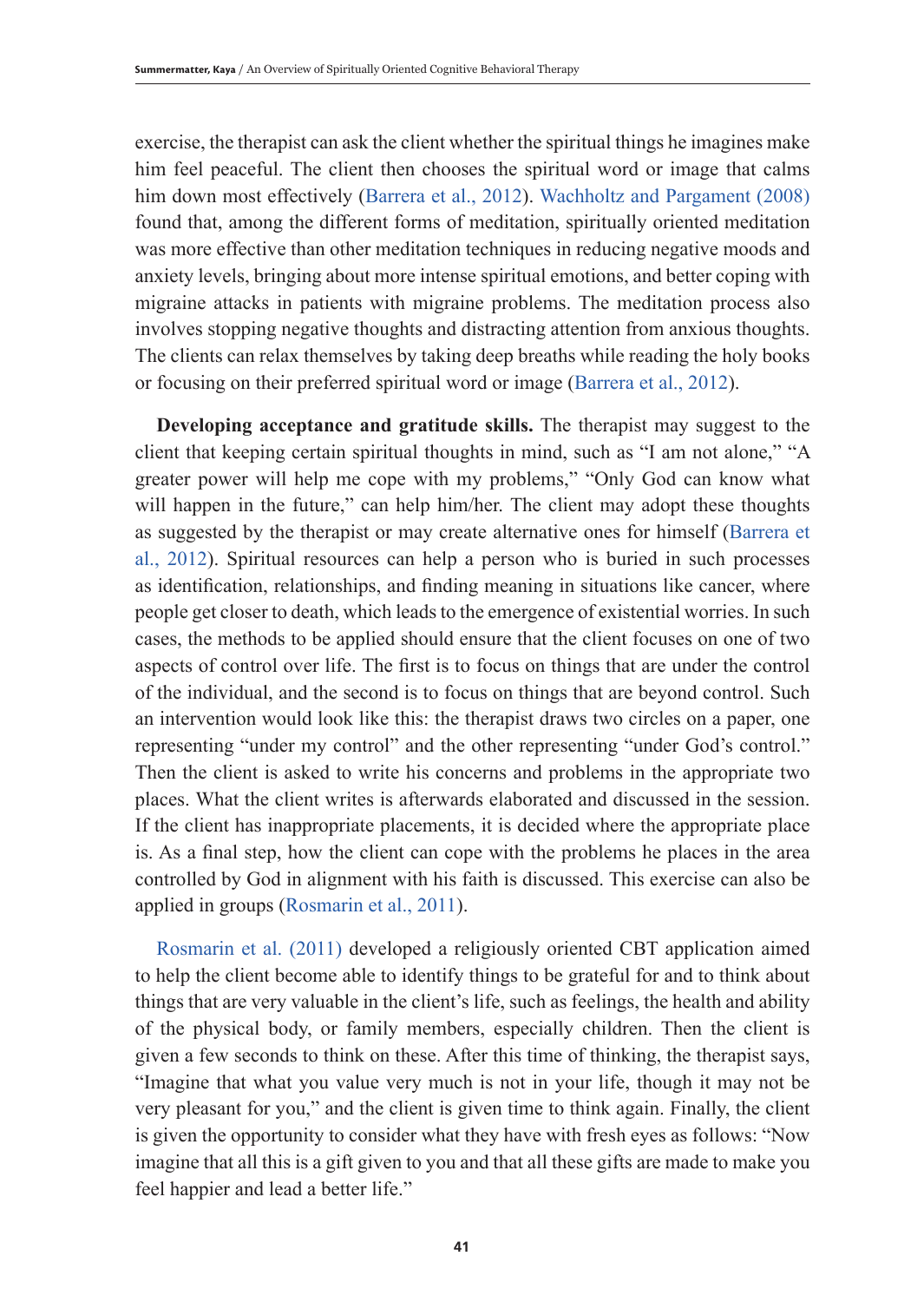Again, in the same research, the clients were asked to think about a stressful event that they had experienced in the past that had turned out better than expected. The conclusions "Any event that is better than you expect is enough" and "It does not have to be a miracle" are given, and a few seconds are given to the client for thinking. Then the following question is formulated: "Try to imagine how you felt after this stressful event was resolved. Try to remember the stress you experienced. What did you expect about this situation that you were worried about?" Then the therapist asks, "Is there any opportunity to raise your belief in this case now? What did you endure in this stressful situation? How did you get out of this situation? I want you to think about these questions." The clients are allowed to share their experiences and are empowered to resort to these skills so that they can use them to manage similar stressful situations that they may encounter in the future. Researchers indicated that in each exercise the clients expressed greater levels of happiness, gratitude, and hope.

Clients are given suggestions of behaviors to include in their "spiritual daily lives," such as daily worship, reading religious books, or participating in religious activities. It may also be desirable to make a list that reminds the client of "what they are grateful for." The therapist may support the client in the creation of this list by asking, "If you prayed, would you pray for the kind of blessings that you already have in your life?" (Barrera et al., 2012).

**Recognizing spiritual cognitive distortions.** All religious people, from time to time, may have doubts and worries about things such as whether they have committed sin, performed a religious ritual correctly, or made genuine repentance. In general, people consider such thoughts and suspicions reasonably and are able to make logical decisions about whether there are things that need to be corrected. Some individuals, however, are subject to incorrect evaluations characterized by excessive doubt, which leads them to incorrect conclusions. Sometimes intense feelings of guilt can be associated with thoughts of being unbelievers or sinners. This situation increases their anxiety, making it difficult to engage in religious rituals, and can turn into religious obsession, such as trying to control thought, thought-action fusion, perfectionism, and intolerance of uncertainty. Often these people engage in a self-limiting struggle to control their unwanted thoughts of sin, punishment, and disrespect. As clients try to control these ideas more and more, they experience an increase in confused or uncontrolled thoughts (Vasegh, 2009). This struggle, which causes stress, is partly rooted in the belief that "bad thoughts are as immoral as bad behavior" (Purdon & Clark, 2013). Yet Muhammad (pbuh) taught people that they would not be punished for their thoughts unless they cast their ideas into action. Sometimes religious obsessive thoughts can also be seen as a strong sign of faith (Vasegh, 2009). These beliefs can be debated by sharing this knowledge with the counselor and cognitive distortions can be revised.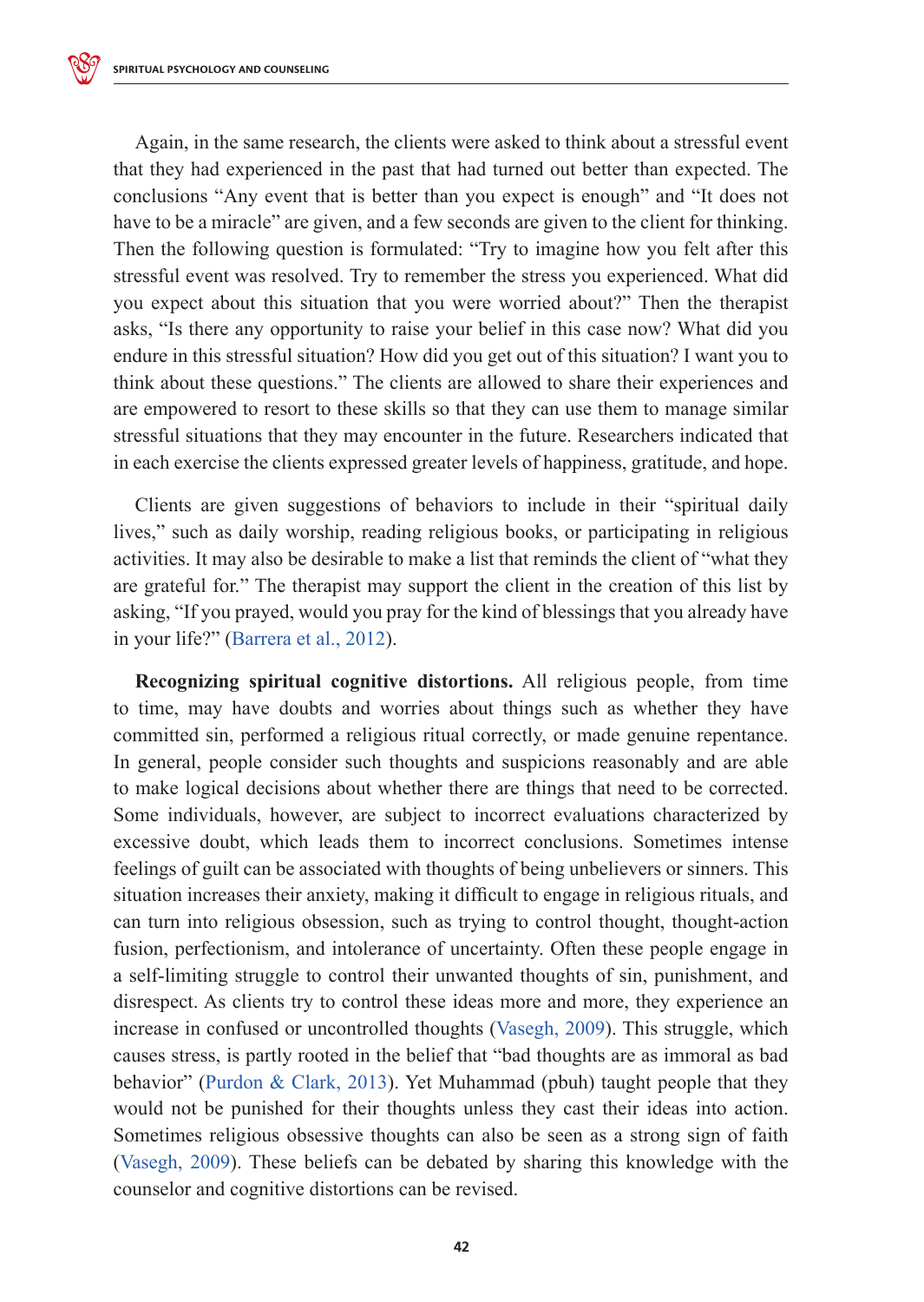In the practice of spiritually oriented CBT, some special applications can be used for clients who have distorted religious thoughts. One of these is the use of religious books and religious evidence to test the validity of their self-destructive and irrational beliefs. In addition to this, interventions such as using religious images, praying in sessions, or religious readings to reduce the anxiety of the client are techniques that can be used as complements to cognitive homework assignments as well as during sessions. For example, if a client who struggles with low tolerance of frustration is disappointed that God does not respond to his prayer can be asked: "Do you have good evidence that God will not answer?" In this specialized form of discussion, the therapist can discuss the religious ideas and practices that are incompatible with the client's self-defined religion, unique to the client, or non-functional. For example, a therapist might share the verse "In the world you have tribulation, but take courage" [John 16:33] with a Christian client with low tolerance of frustration as contradictory evidence for her thoughts leading to lower frustration tolerance. Sometimes clients can misunderstand religious writings or read them in a biased manner by focusing on certain parts (Tan & Johnson, 2007).

The cognitive therapist can also ask the client how the spiritual system of thought affects problem solving. For example, the therapist may ask the client how the greater power has a role in ones problem solving. The client may be asked, "Will you and the great power you believe in solve the problem together?" and the answers are discussed. In addition, when the therapist realizes that the client's cognitive distortions are due to lack of religious knowledge, he may suggest that it may sometimes be helpful to talk to religious leaders to solve certain problems or to find solutions by reading religious texts (Barrera et al., 2012).

**Helping clients cope with losses.** In general, clients with loss may feel sad when they have an intense desire for situations that cannot be reached, as evidenced by statements such as "if only my wife were still alive" or "It is terrible to be diabetic." Clients' belief in an afterlife in which they will have a better life may help them to better cope with these inimitable wishes or inevitable losses (Vasegh, 2009). Çünkü dua ederek Tanrı'ya başvurma, olayların sonuçlarını Tanrı'ya havale etme, sıkıntılar karşısında sabırlı olma, aileye yardım etme gibi davranışların ahirette ödüllendirileceğine inanmaktadır. Many people believe that acts such as praying to God, attributing the consequences of events to God, being patient with troubles, and helping others will be rewarded in the hereafter (Vasegh, 2009). The belief that patience in the face of troubles will be rewarded, or that all of life is a test, may increase their power to cope. For example, therapists can help disabled people partly improve their positive emotions and cope better with their situations by addressing spiritual power in their lives. Spiritual thoughts can be a source of support for both clients and those looking after them (Sue & Sue, 2008).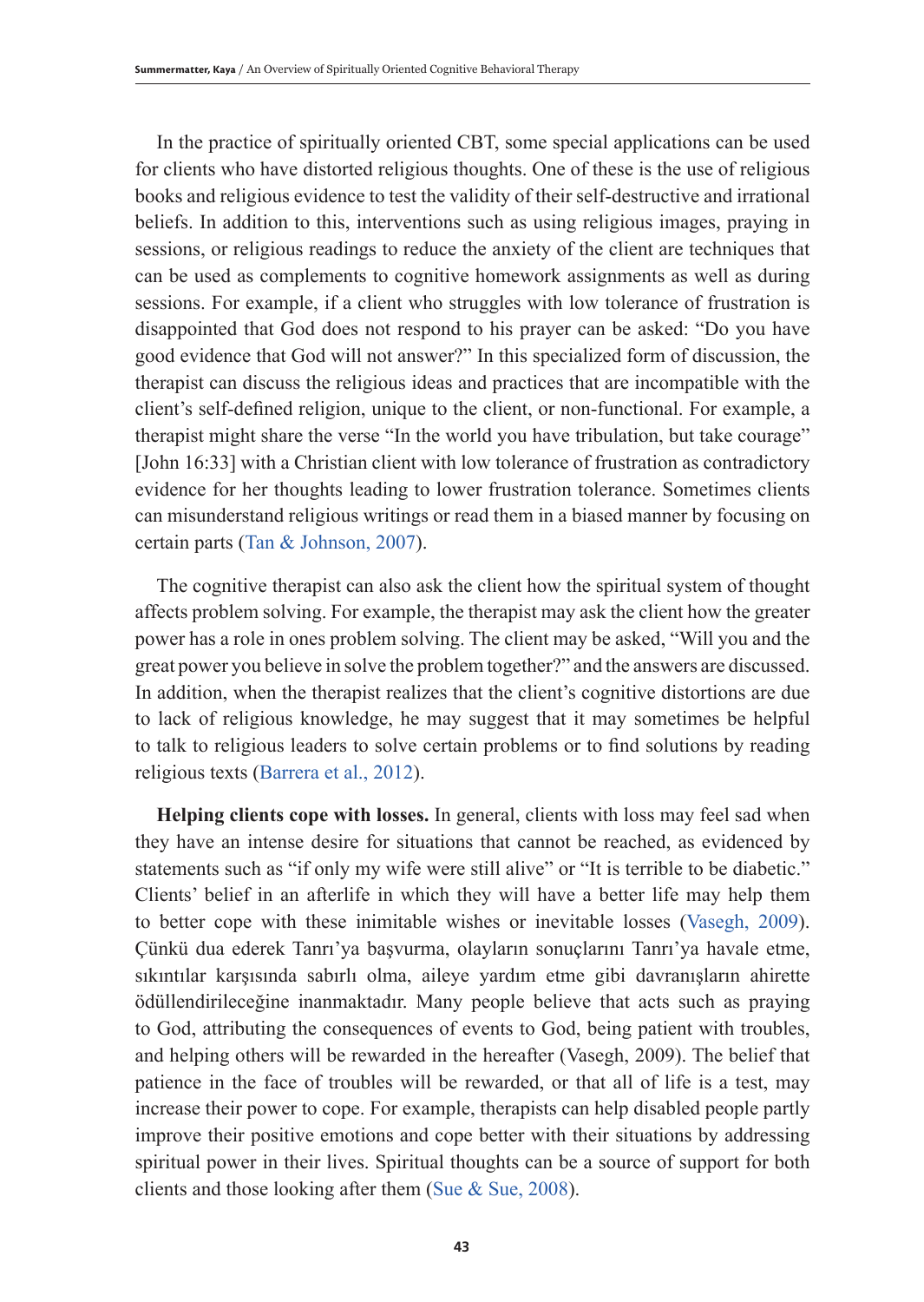**Coping with feelings of guilt and hopelessness.** Criminality is as natural and sometimes beneficial as other negative feelings. For example, people with antisocial personality disorder feel guilt at lower levels, which are not strong enough to prevent them from inflicting violence on their victims. On the other hand, feeling very intense guilt is the most important cognitive component of depression. Feeling guilty can negatively affect the self-confidence in depressed clients thereby causing anxiety, unhappiness, disruptive behaviors, and fears of being punished in the future in this world of religious clients. Religious depressive clients may sometimes focus selectively on God's punishment and this can increase their feelings of guilt. These clients can be guided to direct their attention to hope-instilling verses and religious texts that emphasize that God is forgiving (Vasegh, 2009).

Some of the verses in the Qur'an can be discussed with Muslim clients to work on religious cognitive distortions. Verses such as the following can be discussed to support the client's awareness of religious cognitive distortions that cause them to feel despair:

"And if Allah should touch you with adversity, there is no remover of it except Him. And if He touches you with good - then He is over all things competent. (Qur'an 6:17<sup>1</sup>)"

"There is not upon those who believe and do righteousness [any] blame concerning what they have eaten [in the past] if they [now] fear Allah and believe and do righteous deeds, and then fear Allah and believe, and then fear Allah and do good; and Allah loves the doers of good." (Qur'an 5:93)."

 "And we will surely test you with something of fear and hunger and a loss of wealth and lives and fruits, but give good tidings to the patient, Who, when disaster strikes them, say, "Indeed we belong to Allah, and indeed to Him we will return. Those are the ones upon whom are blessings from their Lord and mercy. And it is those who are the [rightly] guided. (Qur'an 2: 155, 156, 157)"

Or the following verses can be elaborated on with a desperate client and the importance of patience without falling into despair can be discussed:

"And when We let the people taste mercy, they rejoice therein, but if evil afflicts them for what their hands have put forth, immediately they despair. Do they not see that Allah extends provision for whom He wills and restricts [it]? Indeed, in that are signs for a people who believe. (Qur'an 30: 36, 37)"

Some Muslim clients do not commit suicide because suicide is considered a grave sin. Promoting such ideas can be helpful in psychotherapy. One of the greatest sins mentioned in the Qur'an is the cessation of hope in the mercy of Allah. At this point,

<sup>1</sup> In this paper, Qur'anic verses are taken from the translation known as the Saheeh International translation (2011, The Quran: English Meanings and Notes. Riyadh: AlMuntada) which is retrievable from https://quran.com/.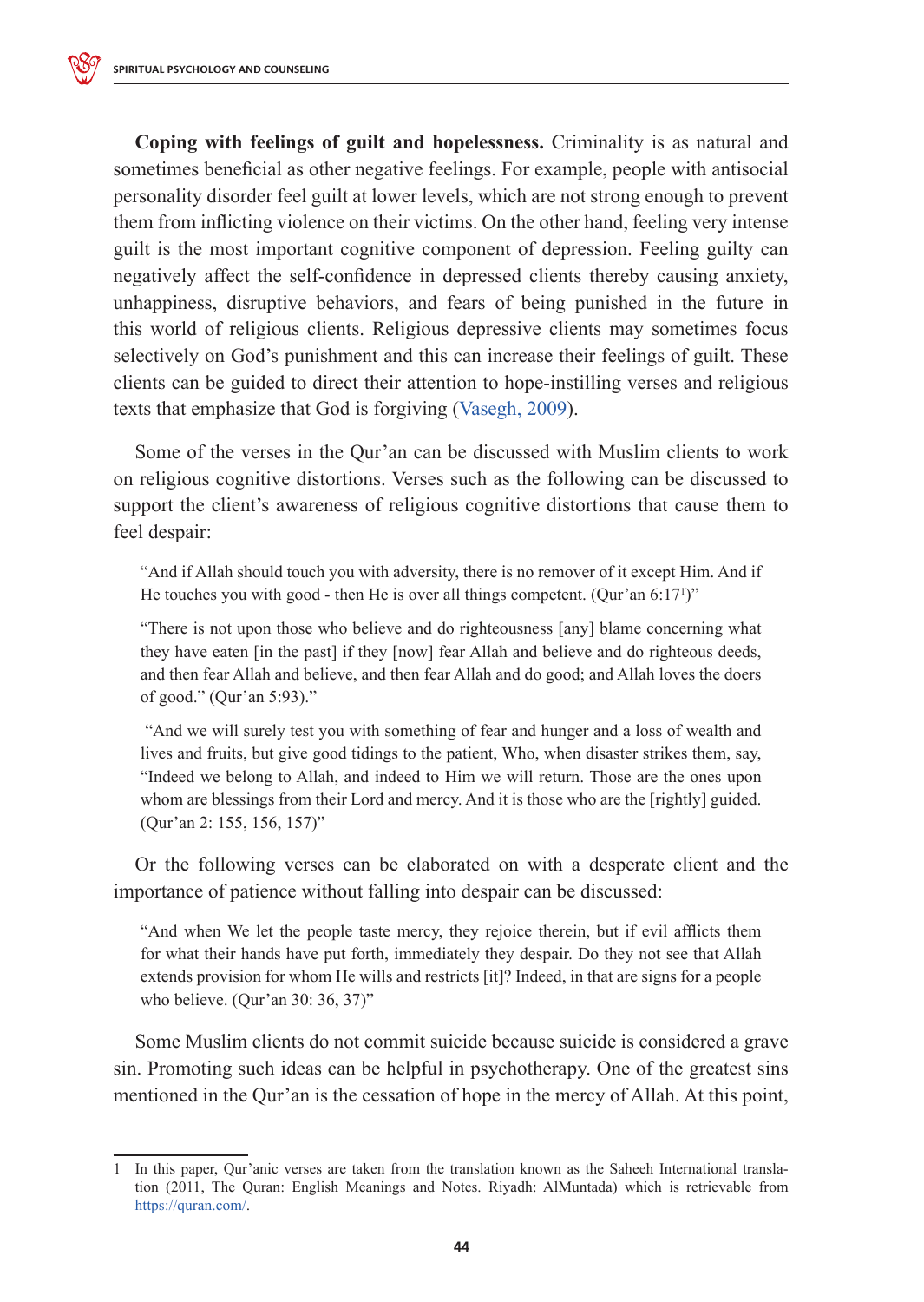it is important to note that some clients nevertheless consider suicide because they are very desperate, and the belief that hopelessness is a great sin can increase their despair and guilt even more (Vasegh, 2009).

The following verses can be discussed with the client to talk about God's forgiveness as well as how the client can forgive herself and overcome her sense of hopelessness:

"Whoever should think that Allah will not support [Prophet Muhammad] in this world and the Hereafter - let him extend a rope to the ceiling, then cut off [his breath], and let him see: will his effort remove that which enrages [him]? (Qur'an 22:15)"

"Then, indeed your Lord, to those who have done wrong out of ignorance and then repent after that and correct themselves - indeed, your Lord, thereafter, is Forgiving and Merciful. (Qur'an 16:119)"

The following verses can also be supportive while talking about the client's feelings of guilt and hopelessness:

"Who spend [in the cause of Allah] during ease and hardship and who restrain anger and who pardon the people - and Allah loves the doers of good. And those who, when they commit an immorality or wrong themselves [by transgression], remember Allah and seek forgiveness for their sins - and who can forgive sins except Allah? - and [who] do not persist in what they have done while they know. (Qur'an 3:134,135)"

As an example for spiritually oriented CBT interventions, Vasegh, utilized Socratic questioning technique with a female Muslim client in an effort to reduce feelings of guilt (2009). In this practice, the therapist emphasized the notion in the Qur'an that, even if one sins, if she repents and makes an effort to make up for the sin, she will be rewarded with great forgiveness of God. In this example, the client's feelings of guilt and despair were questioned through her experiences and combined with the knowledge of the Qur'an, enabling her to rethink her cognitive religious distortions.

# **Spiritually Oriented CBT with the Elderly**

Especially towards the last stages of life, older clients can apply therapy to address problems regarding reassessment of life, death, and hopelessness. There are some points to be aware of when practicing spiritually oriented CBT with older religious clients, and especially with religious counselors who have cognitive and physiological difficulties due to their age.

Several interventions have been proposed in the literature on this specific group of clients who have cognitive and physiological difficulties due to their age. Snodgrass (2009) applies the following steps in her spiritually oriented CBT approach to older individuals: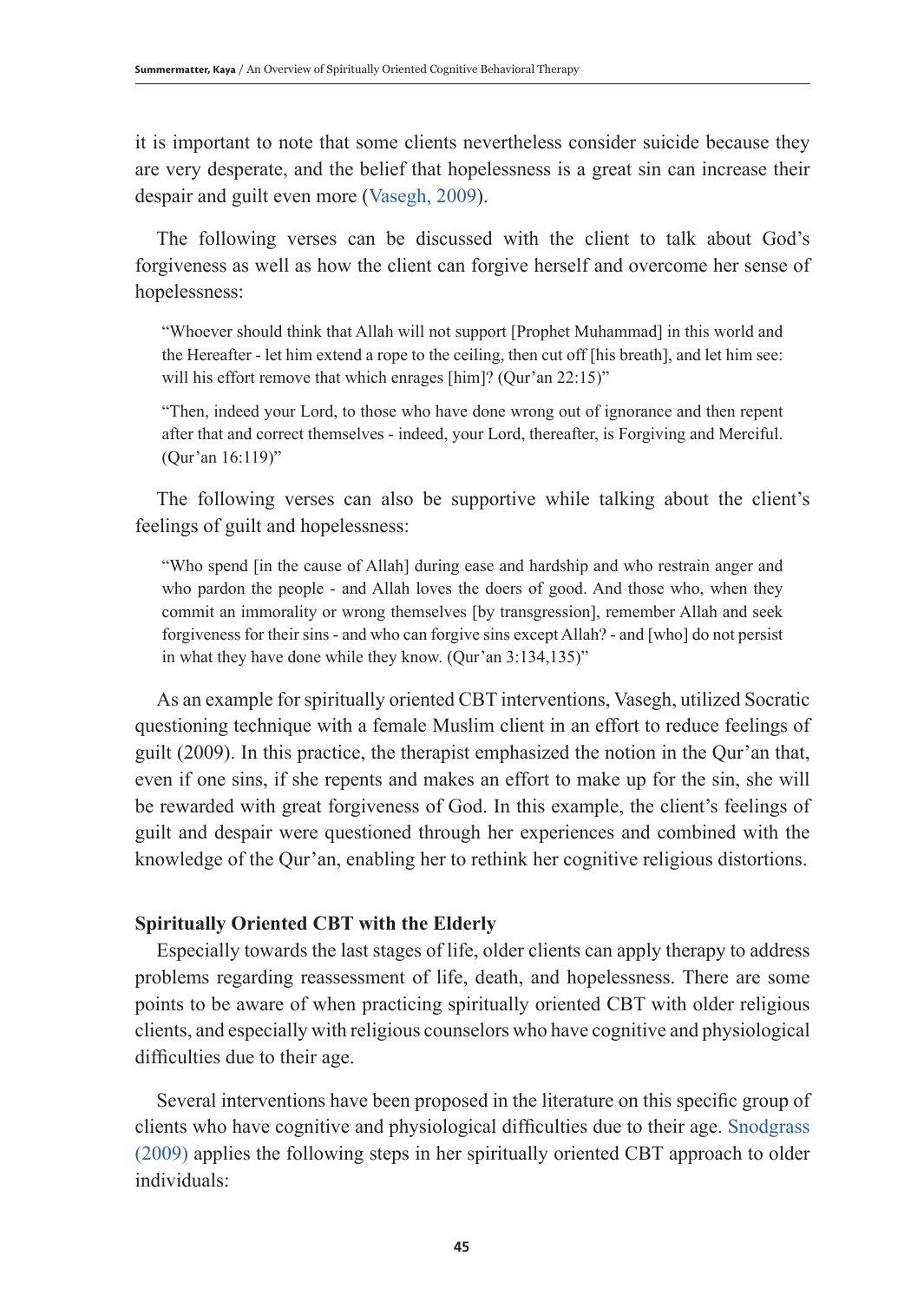Snodgrass (2009) applies the following steps in the spiritually oriented CBT approach on elderly people. At the first meeting, the client's story is conceptualized within the CBT framework and terminology with reference to the client's age, demographic characteristics, family structure, how s/he expresses his/her problem, and personal history. At the same time, life constraints due to diseases caused by old age can also cause depression. For this reason, it is important to identify these diseases. At the initial assessment, the client's spiritual orientation and thoughts are understood. Similarly, Tan (2007) notes that, in the practice of spiritually oriented CBT, information about the spiritual beliefs and practices of clients should be obtained within the first two sessions. In the second interview, the deeper spiritual views of the client are better assessed. For this, the therapist examines the client's spiritual past and attempts to determine the role, if any, that his past spiritual beliefs play in his/her current life. Thus it is possible to determine which applications to use in order to get started and add meaning to the client's life.

Even if an elderly client is not aware of going through a therapeutic process, it is very important for the therapist to give the client information about the goals and process of CBT. In this explanation, a simple and understandable language is used. The therapist makes further explanations about homework assignments and goals, but is mindful of making it a dialogue rather than a lecture. Initially, the therapist can discuss the content of the spiritual dimension with the client. For example, the therapist can ask the client whether he or she would benefit from meditation or prayer at the beginning or end of the counseling session. In addition, the therapist, as one of the figures at the center of CBT, trains counselors on spiritual cooperation. In cognitive restructuring, firstly, elderly clients are trained about myths about old age. Hope is encouraged as the most important approach to cognitive restructuring. If there are cognitive distortions in their beliefs, these are also worked on.

# **Ethical Responsibility in Spiritually Oriented CBT Practice**

Spiritually orientated CBT therapists support their clients in using their own religious doctrines and behaviors to transform the thinking, values, and behaviors that disrupt their harmony into a more meaningful, hopeful, optimistic worldview. In all respects, therapists must respect the spiritual realm of the client (D'Souza & Rodrigo, 2004; Koening, 2012). Post and Wade (2009) examined daily practices and literature and identified the difficulties and important points that could arise in spiritually oriented therapies. These points were:

i. When psychotherapists are compared to the clients they serve, they tend to emphasize religion less and spirituality more. For this reason, it is very important for therapists who practice spiritually oriented counseling to receive supervision, not only to recognize the client's potential for spirituality but also to ensure that they feel comfortable working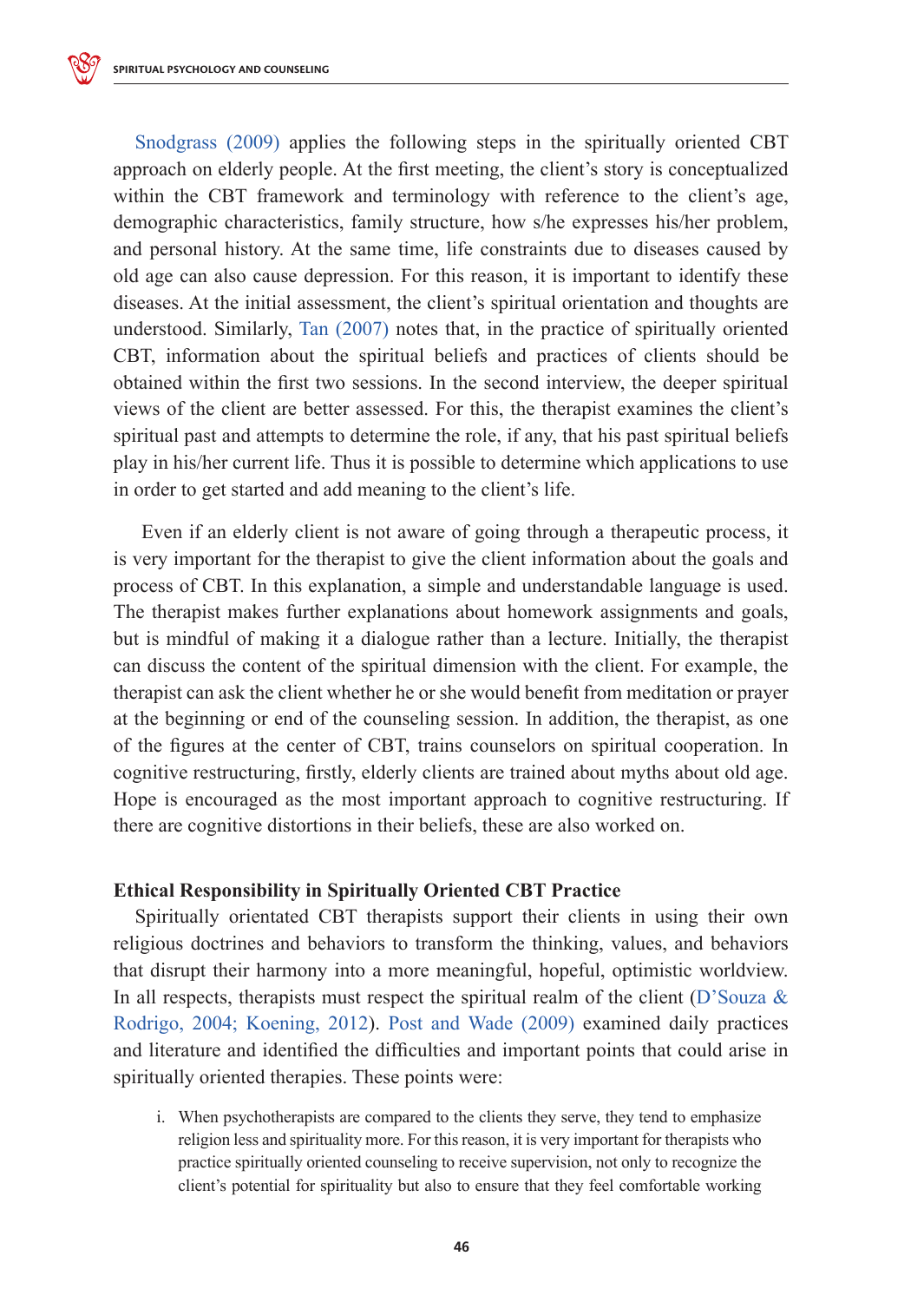clinically about these issues (Polonski, 2003). In supervision exercises, the effect of the counselor's family background on his/her spiritual orientation can be investigated with the genogram technique. For therapists, becoming aware of their own thoughts and prejudices regarding spirituality is an important goal (Bartoli, 2007).

- ii. Therapists generally state that they have never received any education or have very little knowledge in spiritual matters. This causes therapists not to trust themselves in spiritual counseling.
- iii. Many spiritual or religious clients may want to talk about spiritual issues in therapy. In this regard, the therapist can routinely assess the treatment preferences of his clients with respect.
- iv. Some clients want their therapists to use spiritual interventions in therapy. For many spiritually oriented clients, both religious and non-religious therapists can effectively apply these techniques.
- v. Spiritual issues can sometimes be associated with problems in therapy. For this reason, the therapist can regularly evaluate the client's spiritual history and concerns.
- vi. Spiritual clients often find it very helpful to talk about spiritual issues. Talking over these issues may save time when the client starts to build a therapeutic relationship with the therapist, for example during the first session, and the acceptance of the client's spiritual worldview by the therapist may also improve trust.
- vii. Experimental evidence indicates that spiritual interventions are often effective. (Azhar et al., 1994; Azhar & Varma, 1995; Razali et al., 2002). For this reason, it is good for therapists to consider using spiritual techniques when appropriate.

A CBT therapist must have a good education and sufficient experience in this field. In spiritually oriented CBT practice, the therapist may need to explain the cognitive distortions that the client has, taking into account his/her religious and spiritual considerations. In this case, the therapist's own religious and spiritual views can influence the spiritually oriented CBT process (Tan  $&$  Johnson, 2007). While therapists have knowledge of their own spiritual beliefs, they may not have knowledge of the spiritual belief systems of clients with different beliefs. If the therapist is not careful, this may cause him/her to behave in a biased manner (Plante, 2007). There are two situations that a CBT therapist should attend to ethically, especially when working with a religious client (Tan  $\&$  Johnson, 2007). Therapists should not marginalize or reject the client's religious beliefs no matter how unconventional or controversial they seem, and they should not try to dispute or disprove the principal religious ideas of the client, whether implicitly or explicitly.

Another more specific requirement is that the therapist has sufficient knowledge on and experience with the religious view that the client is involved in. It will thus be possible to discuss with the client the particular considerations that are not in accordance with the mainstream views of the religion that the client is involved in and that are not functional. Sometimes the client and the therapist can work together to correct beliefs that are not in line with the true nature of the religious texts (Tan  $&$  Johnson, 2007).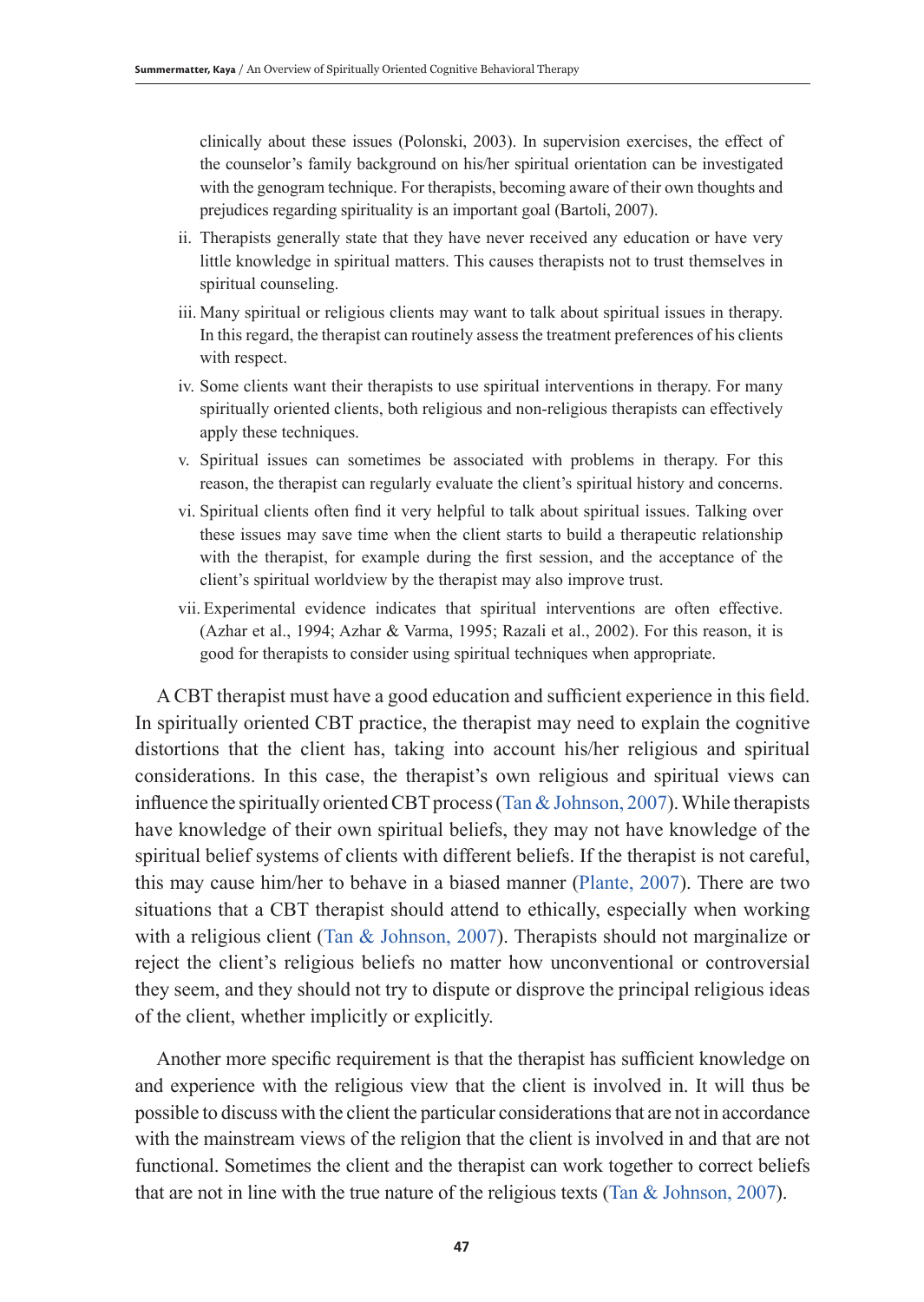According to Elkonin, Brown, and Naicker's study (2012), it is not easy for therapists to vocalize the concepts of religion and spirituality, and a considerable deal of literature needs to be read on the subject in order to achieve confidence in discussing them. In addition, it is difficult for therapists to reach a consensus on certain topics regarding religion and spirituality. In the same study, it was also found that some of the participants had a more negative evaluation of spirituality while others had more positive meanings associated with spirituality. A large number of therapists have indicated that spirituality can be used therapeutically in the direction of the client's needs and guidance. In the qualitative study conducted by Ekşi, Takmaz, and Kardaş (2016) in Turkey, psychological counselors gave importance to spirituality in the counseling process, and stated reasons for the inclusion of spirituality in the therapeutic process. Developing standards for application and supervision is important for spiritually oriented psychotherapy in general, as well as spiritually oriented CBT specifically.

## **Conclusion**

It is not possible for spirituality, which occupies an important place in the lives of many individuals and determines their social relations, to be excluded from the framework of a science that carries the purpose of understanding human beings such as psychology and the practice of psychotherapy. The literature reveals that it is necessary for therapists who practice spiritually oriented CBT to have good knowledge, experience, and skills in the field of CBT, as well as a strong knowledge of the religious beliefs of the clients whom they serve. Otherwise, many ethical problems may arise in practice. In this sense, the therapist should have acquired relevant training and experience and the process should be followed up with supervision to support the practice of spiritually oriented CBT.

The guidance of spirituality, which has historically played an important role in human existence, should also be considered in therapy sessions, along with other multiple thought systems that affect the surrounding social structures. Human beings and human behavior were conceptualized as non-interactive parts for many years, mostly due to an excessive trust in science and a reductionist attitude in the treatment offered to clients. This attitude contributes to the failure to take a holistic view of life and to understand our spiritual formation (Sue & Sue, 2008). Yet, in many areas of science, and in particular with paradigm shifts in psychology, there has been a change in our understanding of the nature of reality. Scientists and practitioners are beginning to work on phenomena related to unobservable aspects of the human creature such as spirituality. Subjective evaluations by researchers are not undesirable; rather, they play a role in influencing the process of acquiring information. With this transformation, there has been an increase in research on spirituality in psychology,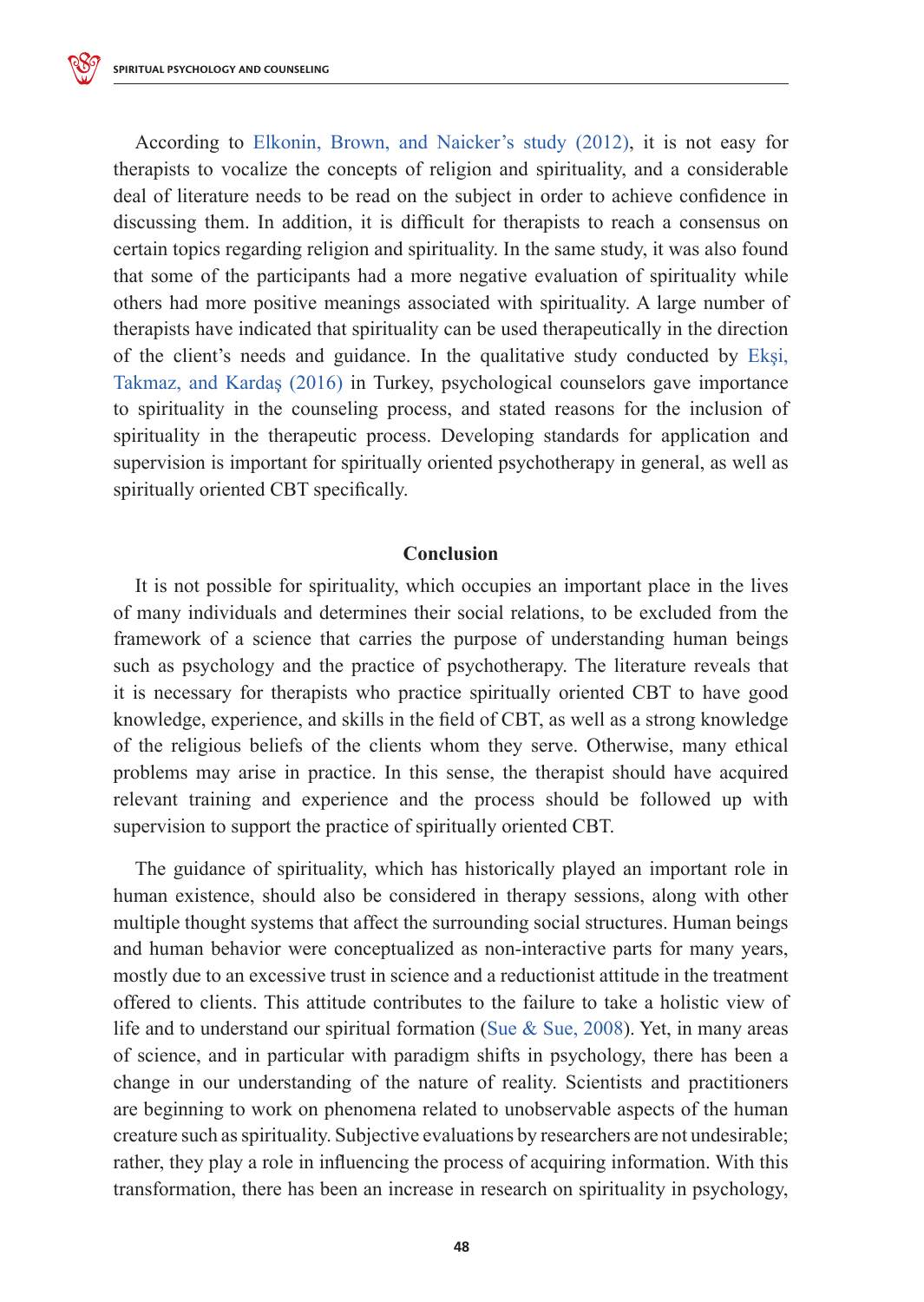and the results of these studies are also reflected in therapy applications. It should be noted that there have always been efforts to address this important area of human experience in psychology dating back to the early prominent psychologists such as William James; yet, recent paradigm shifts have accelerated the acceptance of spirituality as a relevant area of study and psychological resource.

In several studies, the therapeutic acceleration effect of spiritually oriented CBT with religious counselors has been documented. At the same time, however, these practices have created some new problems and areas of need. For example, Rosmarin et al. (2011) state that spiritual thoughts shape how people perceive themselves, the world and the future, and that spiritual integration of cognitive models is important, but they add that it may create uncertainty when applied without forming a theoretical model that avoids oversimplification and that has been authenticated through testing its suitability with spirituality.

Spiritually oriented psychotherapy is already used in clinical practice, but it is still at the beginning of its history and there are many issues to be investigated (Wolf & Stevens, 2001). While a considerable accumulation has begun to emerge in the worldwide literature in this area, it can be said that the practice of spiritually oriented therapy for Turkey is "in the midst of a stir yet." Most of the available Turkish studies on spirituality are correlational or scale adaptation/development studies (Ayten & Anık, 2014; Ayten, Anık, & Eryücel, 2013; Ayten, Göçen, Sevinç, & Öztürk, 2012; Ayten & Sağır, 2014; Coşkunsever, 2016; Göcen, 2013; Karakuş & Koç, 2014; Kula, 2002; Şentepe, 2013), whereas therapeutic and group counseling examples of spiritually oriented CBT applications are very few (Kamakcan & Şirin, 2013). It is clear that the studies being conducted are screening studies on the use of religious coping methods in general.

In this sense, the development of suitable therapeutic applications of spiritually oriented CBT for Turkey and countries with similar religious and cultural characteristics, as well as experimental trials on these applications, is important. Spiritually oriented CBT can be implemented with many spiritual and religious clients in these countries and positive results can be obtained in these applications. However, the existence of different sects must be considered when these studies are conducted. Therapists need to have in-depth knowledge of belief systems and religious practices of different religious denominations. In these countries, there remains a great need for psychological units that provide such training. In addition, compliance with ethical rules is not audited in practice. The lack of adequate training for spiritually oriented therapies and the lack of control with respect to ethical practices create the risk of impairing functioning by exposing the use of spirituality in these countries.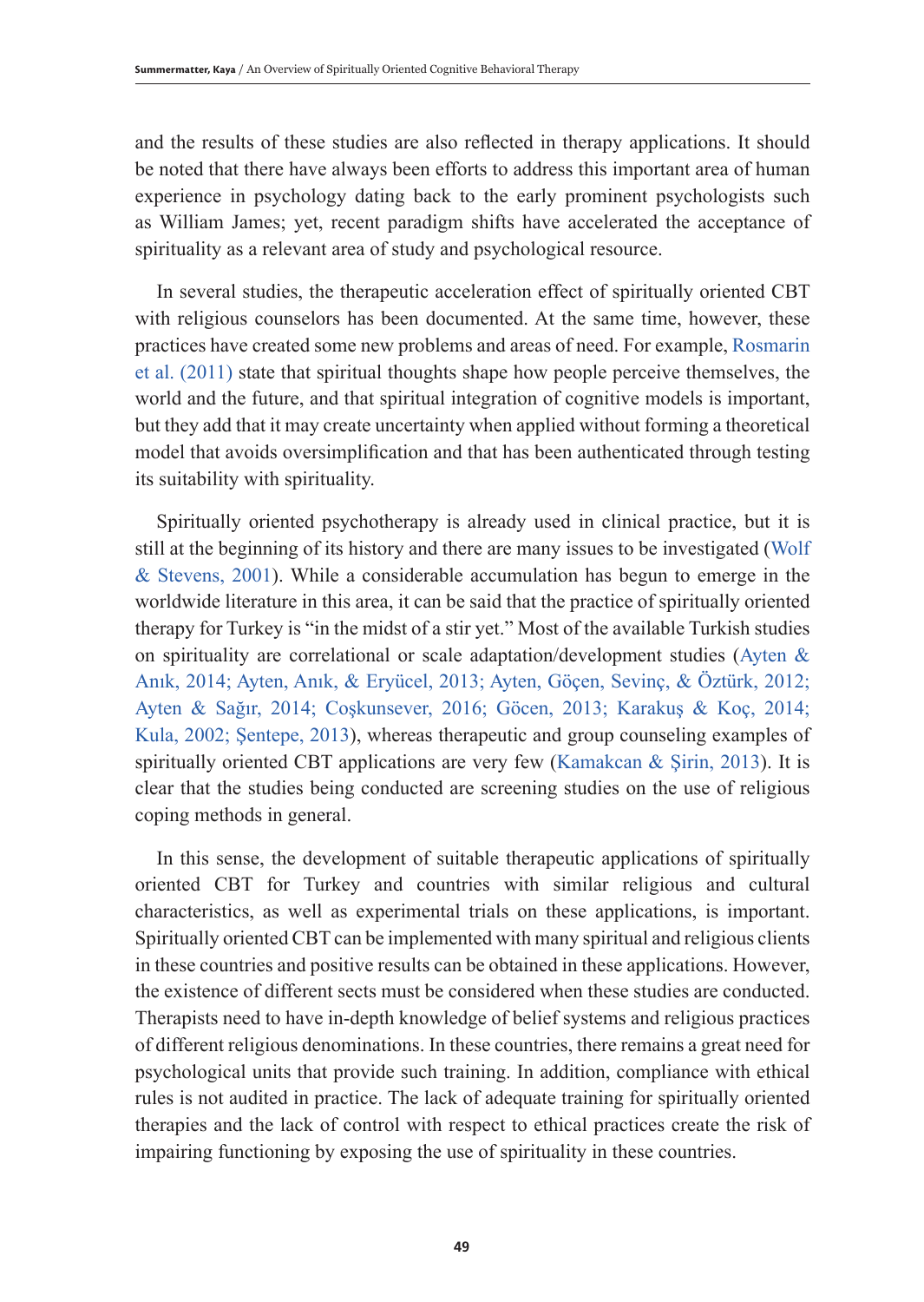

- Ayten, A., & Sağır, Z. (2014). Dindarlık, dinî başa çıkma ve depresyon ilişkisi: Suriyeli sığınmacılar üzerine bir araştırma [The relations between religiosity, religious coping and depression: A study on Syrian refugees]. *Marmara Üniversitesi İlâhiyat Fakültesi Dergisi, 47*, 5–18. http://dx.doi. org/10.15370/muifd.86222
- Ayten, A., & Anık, E. (2014). LGBT bireylerde dinî inanç, din ve tanrı tasavvuru, dinî ve manevî başa çıkma süreci [Religious belief, representations of religion and god, and reli-gious/spiritual coping process among lesbian, gay, bisexual and transsexual ındividuals]. *Dinbilimleri Akademik Araştırma Dergisi, 14*(2), 7–31.
- Ayten, A., Göcen, G., Sevinç, K., & Öztürk, E. (2012). Dini başa çıkma, şükür ve hayat memnuniyeti ilişkisi: Hastalar, hasta yakınları ve hastane çalışanları üzerine bir araştırma [The relations of religious coping, gratitude and life satisfation: A case study on patients, patient relatives and hospital staff]. *Dinbilimleri Akademik Araştırma Dergisi, 12*(2), 45–79.
- Azhar, M. Z., & Varma, S. L. (1995). Religious psychotherapy as management of bereavement. *Acta Psychiatr Scandinavica, 91*, 233–235.
- Azhar, M. Z., Varma, S. L., & Dhorap, A. S. (1994). Religious psychotherapy in anxiety disorder patients*. Acta Psychiatrica Scandinavica, 90*, 1–3.
- Barrera, T. L., Zeno, D., Bush, A. L., Barber, C. R., Stanley, M. A. (2012). Integrating religion and spirituality into treatment for late-life anxiety: Three case studies. *Cognitive and Behavioral Practice, 19*, 346–358.
- Bartoli, E. (2007). Religious and spiritual issues in psychotherapy practice: Training the trainer. *Psychotherapy: Theory, Research, Practice, Training, 44*(1), 54–65. http://dx.doi. org/10.1037/0033-3204.44.1.54
- Beck, A. T. (2010). Cognitive models of depression In R. L. Leahy & E. T. Dowd (Eds.), *Clinical advances in cognitive psychotherapy theory and application* (pp. 29–61). New York, NY: Springer Publishing Company.
- Beck, A. T. (2005). *Bilişsel terapi ve duygusal bozukluklar* [Cognitive therapy and emotional disorders] (T. Özakkaş, Trans.). Istanbul, Turkey: Litera Yayıncılık.
- Beck, A. T., Rush, J. A., Shaw, B. F., & Emery, G. (1979). C*ognitive therapy of depression*. New York, NY: The Guilford Press.
- Braam, A. W., Klinkenberg, M., Galenkamp, H., & Deeg, D. J. H. (2012). Late-life depressive symptoms, religiousness, and mood in the lastweek of life. *Depression Research and Treatment.* http://dx.doi.org/10.1155/2012/962860
- Cole, B., & Pargament, K. I. (1999). Re-creating your life: A spiritual: Psychotherapeutic intervention for people diagnosed wıth cancer. *Psycho-Oncology, 8*, 395–407.
- Corey, G. (2008). *Psikolojik danışma, psikoterapi kuram ve uygulamaları* [Theory and practice of counseling and psychotherapy] (T. Ergene, Trans.). Ankara, Turkey: Mentis Yayıncılık.
- Corey, G. (2013). *Case approach to counselig and psychotherapy*. Belmont, CA: Brooks/Cole Cengage Learning.
- Coşkunsever, A. (2016). Yetiştirme yurdunda kalan ergenlerin yaşadıkları sorunlar ve dini başa çıkma: Bursa ve Şanlıurfa yetiştirme yurtları örneği [Problems of adolescents in orphanages and religious coping: Example of Bursa and Şanlıurfa orphanages]. *Uludağ Üniversitesi İlahiyat Fakültesi Dergisi, 25*(2), 97–124.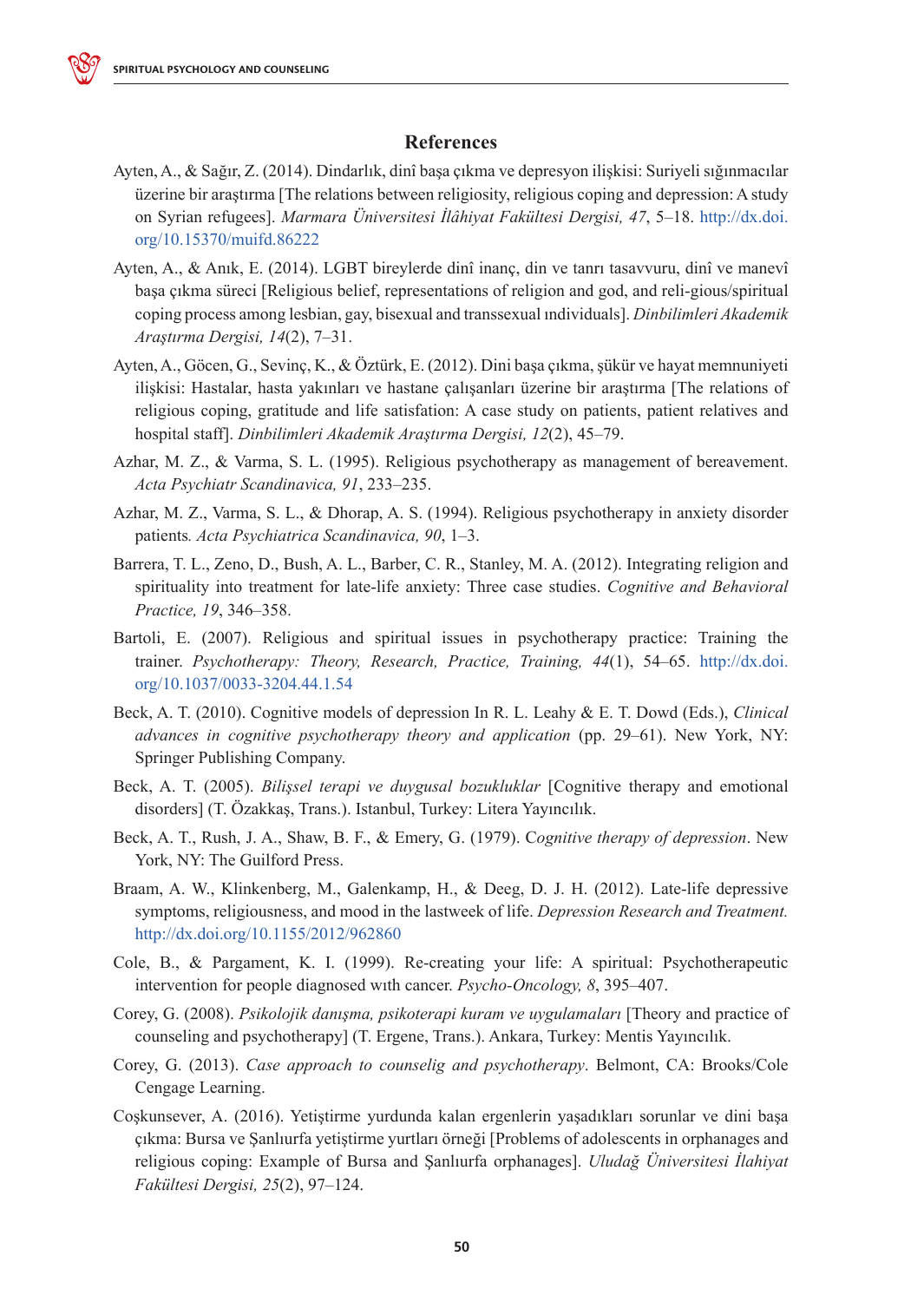- D'Souza, R., & Rodrigo, A. (2004). Spiritually augmented cognitive behavioural therapy. *Australasian Psychiatry*, *12*(2), 148–152.
- DeRubeis, R. J., Webb, C. A., Tang, T. Z., & Beck, A. T. (2010). Cognitive therapy. In K. S. Dobson (Eds.), *Handbook of cognitive-behavioral therapies* (pp. 277–316). New York, NY: The Guilford Press.
- Ekşi, H., Takmaz, Z., & Kardaş, S. (2016). Spirituality in psychotherapy settings: A phenomenological inquiry into the experiences of Turkish health professionals. *Spiritual Psychology and Counseling, 1*(1), 89–108. http://dx.doi.org/10.12738/spc.2016.1.0005
- Elkonin, D., Brown, O., & Naicker, S. (2012). *Religion, spiritually and therapy: Implications for training*. Springer Science+Business. Advance online publication. http://dx.doi.org/10. 1007/ s10943-012-9607-8
- Eryücel, S. (2013). Yaşam olayları ve olumlu dini başa çıkma [Life events and positive religious coping]. *Mustafa Kemal Üniversitesi Sosyal Bilimler Enstitüsü Dergisi, 10*(23), 251–271.
- Göcen, G. (2013). Pozitif psikoloji düzleminde psikolojik iyi olma ve dini yönelim ilişkisi: Yetişkinler üzerine bir araştırma [Pyschological well-being and religious orientation in terms of positive psychology: A research about adults]. *Toplum Bilimleri Dergisi, 7*(13), 97–130.
- Good, J. J. (2010). *Integration of spirituality and cognitive-behavioral therapy for the treatment of depression* (Doctoral dissertation, Philadelphia College of Osteopathic Medicine Department of Psychology). Retrieved from http://digitalcommons.pcom.edu/cgi/viewcontent.cgi?article=105 4&context=psychology\_dissertations
- Harman, Ö. F. (1994). Din [Religion]. In *TDV İslam ansiklopedisi* (Vol. 9). Istanbul, Turkey: Türkiye Diyanet Vakfı Yayınları.
- Hill, P. C., Pargament, K. I., Hood, R. W., McCullough Jr, M. E., Swyers, J. P., Larson, D. B., & Zinnbauer, B. J. (2000). Conceptualizing religion and spirituality: Points of commonality, points of departure. *Journal for the Theory of Social Behaviour, 30*(1), 51–77.
- Karakuş, A. C., & Koç, M. (2014). Stresle başa çıkma ve dini başa çıkma yöntemleri arasındaki ilişkinin çeşitli değişkenler açısından incelenmesi [The relationship between religious coping and coping with stress methods: An analysis from various of variable]. *İnsan ve Toplum Bilimleri Araştırmaları Dergisi, 3*(3), 569–590.
- Kaymakcan, R., & Şirin, T. (2013). Bilişsel-davranışçı psikoterapi yaklaşımı ile bütünleştirilmiş dini danışmanlık modeli'nin din eğitimi alan erkek üniversite öğrencilerinin durumluk ve sürekli kaygı düzeylerine etkisi [The effect of the Islamic counseling model combined with cognitive-behavioral psychotherapy on the state and trait anxiety levels of male university students receiving religious education]. *Journal of Values Education*, *11*(26), 111–148.
- Koening, H. G. (2012). Religious versus conventional psychotherapy for major depression in patients with chronicmedical illness: Rationale, methods, and preliminary results*. Hindawi Publishing Corporation Depression Research and Treatment,* Online publication. http://dx.doi. org/10.1155/2012/460419
- Leahy, R. L. (2008*). Bilişsel terapi yöntemleri* [Cognitive therapy and methods] (H. Türkçapar & E. Köroğlu, Trans.). Ankara, Turkey: Hekimler Yayın Birliği.
- Leahy, R. L. (2004). *Bilişsel terapi ve uygulamaları* [*Practicing cognitive therapy: A guide to intervention*] (H. Hacak, M. Macit & F. Özpilavcı, Trans.). Istanbul, Turkey: Litera Publishing.
- Neenan, M., & Dryden, W. (2015). *Cognitive behavioral therapy 100 key points & techniques.* New York, NY: Routledge.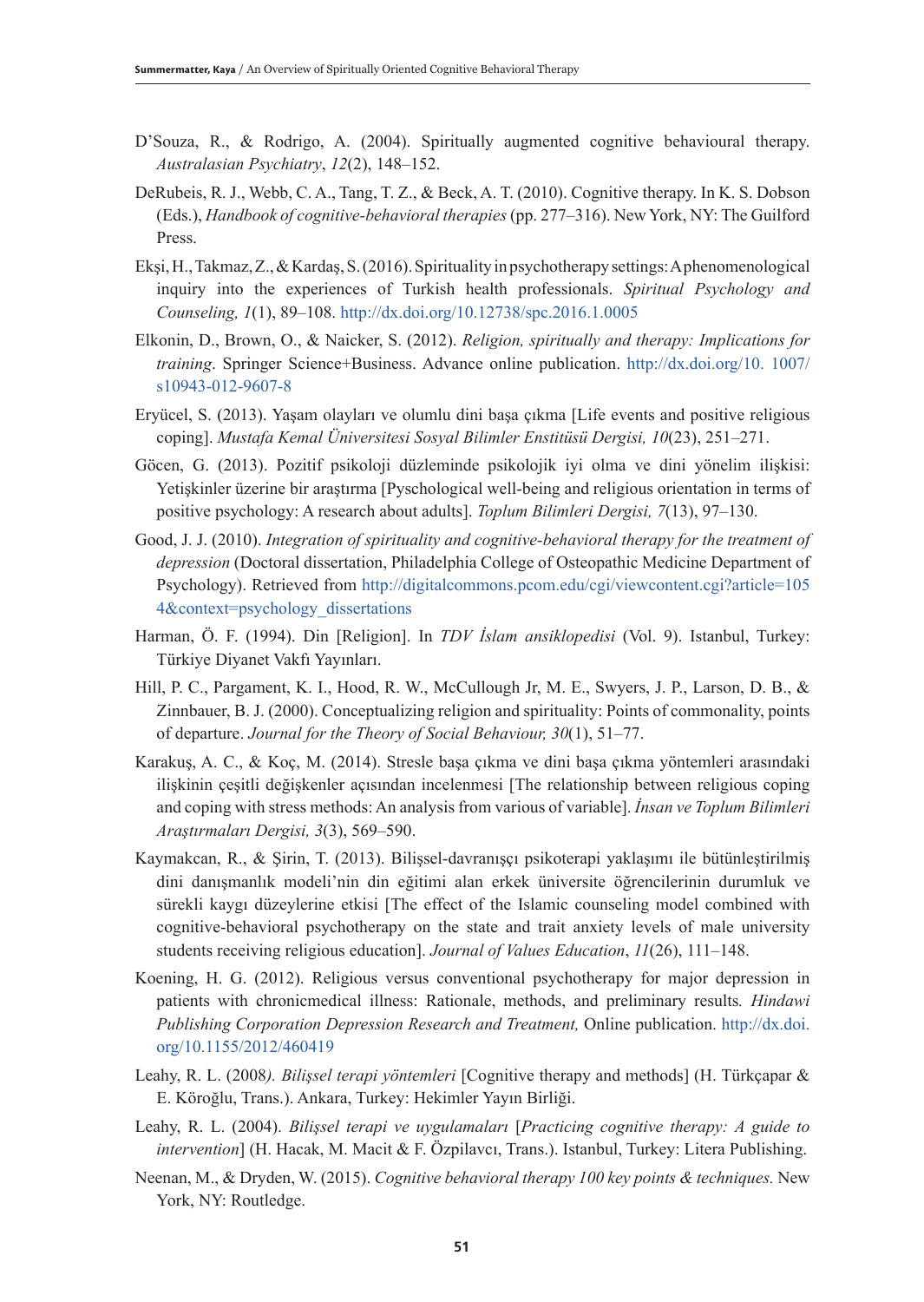- Paloutzian, R. F., & Park, C. L. (2005). Integrative themes in the current science of the psychology of religion. In R. F. Paloutzian & C. L. Park (Eds.) *Handbook of the psychology of religion and spiritually* (pp. 3–20)*. New York,* NY: The Guilford Press.
- Pargament, K. I., & Saunders, S. M. (2007). Introduction to the special issue on spirituality and psychotherapy. *Journal of Clınıcal Psychology*, *63*(10), 903–907. http://dx.doi.org/10.1002/ jclp.20405
- Pargament, K. I. (2007). S*piritually integrated psychotherapy understanding an adressing the sacred.* New York, NY: The Gullford Press.
- Pargament, K. I., Zinnbauer, B. J., Scott, A. B., Butter, E. M., Zerowin, J., & Stanik, P. (1998). Red flags and religious coping: Identifying some religious warning signs among people in crisis. *Journal of Clinical Psychology*, *54*(1), 77–89.
- Plante, T. G. (2007). Integrating spirituality and psychotherapy: Ethical issues and principles to consider. *Journal of Clinical Psychology*, *63*(9), 891–902.
- Polanski, P. J. (2003). Spirituality in supervision. *Counseling and Values*, *47*, 131–141.
- Post, B. C., & Wade, N. G. (2009). Religion and spirituality in psychotherapy: A practice-friendly review of research. *Journal of Clinical Psychology, 65*(2), 131–146.
- Purdon, C., & Clark, D. A. (2013). *Takıntılarla başa çıkma* [Overcoming obsessive thoughts] (I. Gündoğdu, Trans.). Istanbul, Turkey: Psikonet Yayınları.
- Razali, S. M., Aminah, K., & Khan, U. A. (2002). Religious–cultural psychotherapy in the management of anxiety patients. *Transcultural Psychiatry, 39*(1), 130–136.
- Rosmarin, D. H., Auerbach, R. P., Bigda-Peyton, J. S., Björgvinsson, T., & Levendusky, P. E. (2011). Integrating spirituality into cognitive behavioral therapy in an acute psychiatric setting: A pilot study. *Journal of Cognitive Psychotherapy: An International Quarterly, 25*(4), 287–303.
- Rosmarin, D. H., Pirutinsky, S., Auerbach, R. P., Björgvinsson, T., Bigda-Peyton, J., Andersson, G., … Krumrei, E. J. (2011). Incorporating spiritual beliefs into a cognitive model of worry. *Journal of Clinical Psychology*, *67*(7), 691–700. http://dx.doi.org/10.1002/jclp.20798
- Şentepe, A. (2013). Yaşlılık döneminde dini başaçıkma [Religious coping in old age period]. *İnsan ve Toplum Bilimleri Araştırmaları Dergisi, 4*(1), 186–205. http://dx.doi.org/10.15869/ itobiad.03791
- Snodgrass, J. (2009). Toward holistic care: Integrating spirituality and cognitive behavioral therapy for older adults. *Journal of Religion, Spirituality & Aging*, *21*, 219–236. http://dx.doi. org/10.1080/15528030902803913
- Sperry, L., & Shafranske, E. P. (2007). *Spiritually oriented psychotherapy*. Washington, DC: American Psychological Association.
- Sue, W. D., & Sue, D. (2008). *Counseling the culturally diverse theory and practise*. New Jersey, NJ: John Wiley & Sons, Inc.
- Tan, S.-Y., & Johnson, W. B. (2007). Spiritually oriented cognitive-behavioral therapy. In, L Sperry & E. P. Shafranske (Eds.), *Spiritually oriented psychotherapy* (pp. 77–103). Washington, DC: American Psychological Association.
- Tan, S.-Y. (2007). Use of prayer and scripture in cognitive-behavioral therapy. *Journal of Psychology and Christianity*, *26*(2), 101–111.
- Vasegh, S. (2009). Psychiatric treatments involving religion: Psychotherapy from an Islamic perspective. P. Huguelet & H. G. Koening (Eds.), *Religion and Spirituality in Psychiatry* (pp. 301–316). Cambridge, UK: Cambridge University Press.